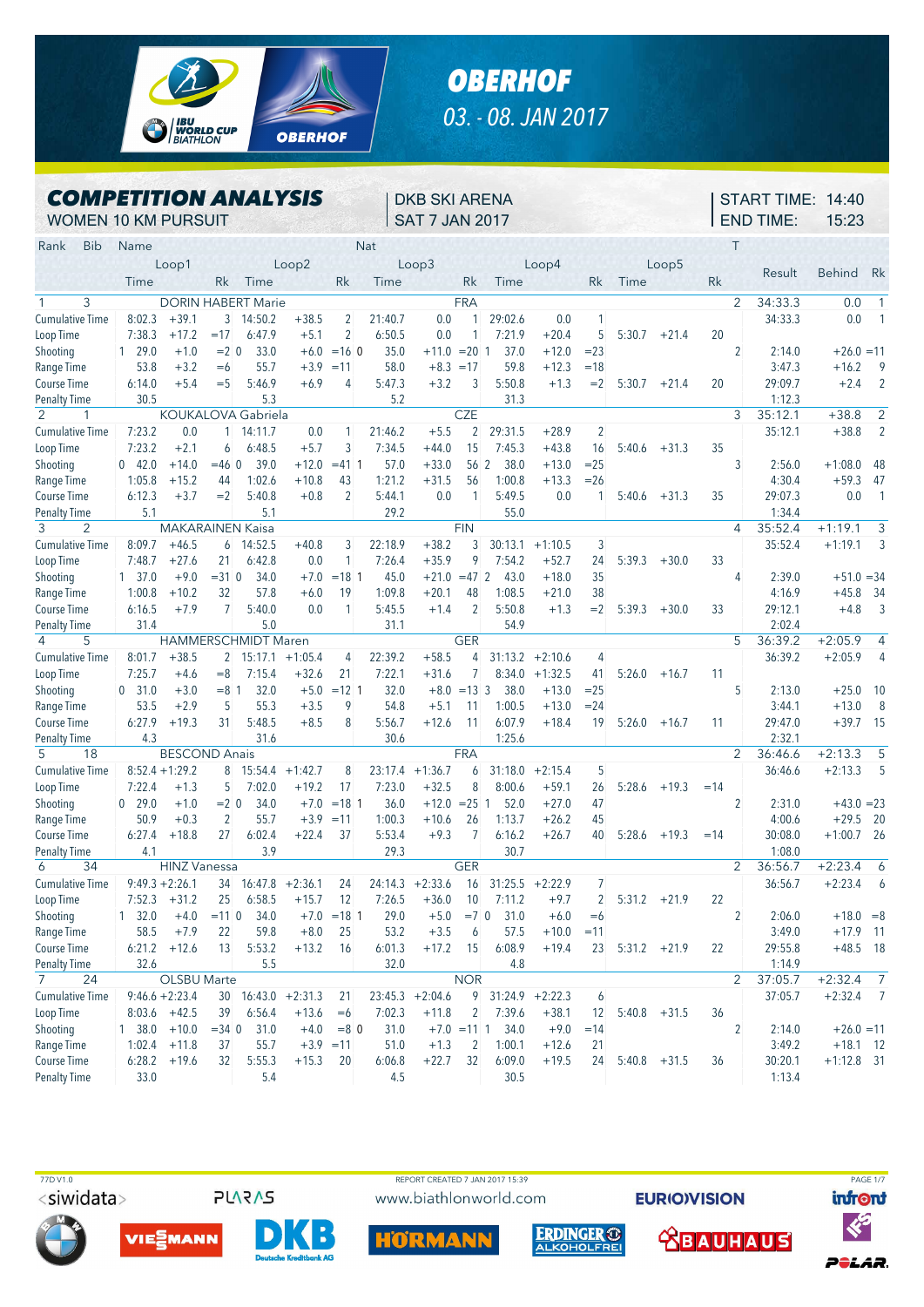| Rank<br><b>Bib</b>                 | Name                   |                                   |                   |                                             |                   |                | <b>Nat</b>     |                   |                     |                |                    |         |                 |         | Τ  |                    |                           |                                  |
|------------------------------------|------------------------|-----------------------------------|-------------------|---------------------------------------------|-------------------|----------------|----------------|-------------------|---------------------|----------------|--------------------|---------|-----------------|---------|----|--------------------|---------------------------|----------------------------------|
|                                    |                        | Loop1                             |                   |                                             | Loop2             |                |                | Loop <sub>3</sub> |                     |                | Loop4              |         |                 | Loop5   |    | Result             | <b>Behind</b>             | Rk                               |
|                                    | Time                   |                                   | Rk                | Time                                        |                   | Rk             | Time           |                   | Rk                  | Time           |                    | Rk      | Time            |         | Rk |                    |                           |                                  |
| 8<br>6                             |                        | <b>WIERER Dorothea</b>            |                   |                                             |                   |                |                |                   | <b>ITA</b>          |                |                    |         |                 |         | 4  | 37:07.7            | $+2:34.4$                 | 8                                |
| <b>Cumulative Time</b>             | 8:08.1                 | $+44.9$                           | 5                 | $15:44.2 + 1:32.5$                          |                   | 5              | 23:43.1        | $+2:02.4$         | 8                   | 31:34.3        | $+2:31.7$          | 8       |                 |         |    | 37:07.7            | $+2:34.4$                 | 8                                |
| Loop Time                          | 7:21.1                 | 0.0                               | $\mathbf{1}$      | 7:36.1                                      | $+53.3$           | 35             | 7:58.9         | $+1:08.4$         | 29                  | 7:51.2         | $+49.7$            | 21      | 5:33.4          | $+24.1$ | 25 |                    |                           |                                  |
| Shooting                           | 0, 35.0                | $+7.0$                            | $= 221$           | 38.0                                        | $+11.0$           | $=372$         | 34.0           | $+10.0 = 17$ 1    |                     | 45.0           | $+20.0$            | $=$ 37  |                 |         | 4  | 2:32.0             | $+44.0 = 25$              |                                  |
| Range Time                         | 58.6                   | $+8.0$                            | 23                | 1:02.2                                      | $+10.4$           | 41             | 58.3           |                   | $+8.6 = 20$         | 1:08.1         | $+20.6$            | 35      |                 |         |    | 4:07.2             | $+36.1$ 28                |                                  |
| Course Time                        | 6:17.7                 | $+9.1$                            | 9                 | 6:01.8                                      | $+21.8$           | 35             | 6:03.1         | $+19.0$           | 19                  | 6:11.7         | $+22.2$            | 27      | 5:33.4          | +24.1   | 25 | 30:07.7            | $+1:00.4$                 | - 25                             |
| <b>Penalty Time</b><br>9           | 4.8                    |                                   |                   | 32.1                                        |                   |                | 57.5           |                   |                     | 31.4           |                    |         |                 |         |    | 2:05.8             |                           | 9                                |
| 4<br><b>Cumulative Time</b>        | 8:02.9                 | <b>CHEVALIER Anais</b><br>$+39.7$ | 4                 | $15:44.9 + 1:33.2$                          |                   |                | 22:51.0        | $+1:10.3$         | <b>FRA</b><br>5     | 31:36.8        | $+2:34.2$          | 9       |                 |         | 4  | 37:11.5<br>37:11.5 | $+2:38.2$<br>$+2:38.2$    | 9                                |
| Loop Time                          | 7:31.9                 | $+10.8$                           | 13                | 7:42.0                                      | $+59.2$           | 6<br>37        | 7:06.1         | $+15.6$           | 5                   |                | $8:45.8$ +1:44.3   | 48      | 5:34.7          | $+25.4$ | 28 |                    |                           |                                  |
| Shooting                           | 0, 32.0                | $+4.0$                            | $= 1111$          | 35.0                                        | $+8.0$            | $= 24$ 0       | 35.0           | $+11.0$           | $= 20 \, 3$         | 50.0           | $+25.0$            | 45      |                 |         | 4  | 2:32.0             | $+44.0 = 25$              |                                  |
| Range Time                         | 54.4                   | $+3.8$                            | $=8$              | 58.5                                        | $+6.7$            | 24             | 58.7           | $+9.0$            | 22                  | 1:12.4         | $+24.9$            | 43      |                 |         |    | 4:04.0             | $+32.9 = 24$              |                                  |
| Course Time                        | 6:32.5                 | $+23.9$                           | 41                | 6:11.7                                      | $+31.7$           | 44             | 6:01.9         | $+17.8$           | 16                  | 6:08.1         | $+18.6$            | 20      | 5:34.7          | $+25.4$ | 28 | 30:28.9            | $+1:21.6$                 | - 35                             |
| <b>Penalty Time</b>                | 5.0                    |                                   |                   | 31.8                                        |                   |                | 5.5            |                   |                     | 1:25.3         |                    |         |                 |         |    | 2:07.6             |                           |                                  |
| 38<br>10                           |                        |                                   |                   | VISHNEVSKAYA Galina                         |                   |                |                |                   | <b>KAZ</b>          |                |                    |         |                 |         | 3  | 37:18.2            | $+2:44.9$                 | - 10                             |
| <b>Cumulative Time</b>             |                        | $9:43.2 + 2:20.0$                 |                   | $28$ 17:14.4 $+3:02.7$                      |                   | 32             | 24:19.5        | $+2:38.8$         | 18                  | 31:55.3        | $+2:52.7$          | 11      |                 |         |    | 37:18.2            | $+2:44.9$ 10              |                                  |
| Loop Time                          | 7:38.2                 | $+17.1$                           | 16                | 7:31.2                                      | $+48.4$           | 32             | 7:05.1         | $+14.6$           | 3                   | 7:35.8         | $+34.3$            | 10      | 5:22.9          | $+13.6$ | 8  |                    |                           |                                  |
| Shooting                           | $1 \quad 32.0$         | $+4.0$                            | $= 1111$          | 36.0                                        | $+9.0$            | $= 270$        | 32.0           | $+8.0$            | $= 13 \; 1$         | 36.0           | $+11.0$            | $=19$   |                 |         | 3  | 2:16.0             | $+28.0$                   | - 14                             |
| Range Time                         | 55.2                   | $+4.6$                            | 12                | 1:01.5                                      | $+9.7$            | 35             | 56.6           | $+6.9$            | $=12$               | 1:00.5         | $+13.0$            | $= 24$  |                 |         |    | 3:53.8             | $+22.7$                   | - 14                             |
| Course Time                        | 6:12.3                 | $+3.7$                            | $=2$              | 5:58.3                                      | $+18.3$           | 29             | 6:03.0         | $+18.9$           | 18                  | 6:04.9         | $+15.4$            | 13      | 5:22.9          | $+13.6$ | 8  | 29:41.4            | $+34.1$ 10                |                                  |
| <b>Penalty Time</b>                | 30.7                   |                                   |                   | 31.4                                        |                   |                | 5.5            |                   | <b>ITA</b>          | 30.4           |                    |         |                 |         | 3  | 1:38.0<br>37:24.2  |                           | 11                               |
| 11<br>16<br><b>Cumulative Time</b> |                        | $9:01.2 +1:38.0$                  |                   | SANFILIPPO Federica<br>$11$ 15:59.3 +1:47.6 |                   | 9              | 23:48.0        | $+2:07.3$         | 10                  |                | $31:54.7 +2:52.1$  | 10      |                 |         |    | 37:24.2            | $+2:50.9$<br>$+2:50.9$ 11 |                                  |
| Loop Time                          | 7:33.2                 | $+12.1$                           | 14                | 6:58.1                                      | $+15.3$           | 10             | 7:48.7         | $+58.2$           | 22                  | 8:06.7         | $+1:05.2$          | 29      | 5:29.5          | $+20.2$ | 18 |                    |                           |                                  |
| Shooting                           | 0, 36.0                | $+8.0$                            | $= 270$           | 35.0                                        | $+8.0$            | $= 24 \; 1$    | 56.0           | $+32.0$           | $= 54$ 2            | 40.0           | $+15.0$            | $= 29$  |                 |         | 3  | 2:47.0             | $+59.0 = 42$              |                                  |
| Range Time                         | 59.9                   | $+9.3$                            | 28                | 58.4                                        | $+6.6$            | $=22$          | 1:18.3         | $+28.6$           | 54                  | 1:04.1         | $+16.6$            | 32      |                 |         |    | 4:20.7             | $+49.6$                   | - 39                             |
| Course Time                        | 6:28.9                 | $+20.3$                           | $= 35$            | 5:55.0                                      | $+15.0$           | 19             | 5:59.7         | $+15.6$           | 13                  | 6:05.8         | $+16.3$            | 14      | 5:29.5          | $+20.2$ | 18 | 29:58.9            | $+51.6$ 19                |                                  |
| <b>Penalty Time</b>                | 4.4                    |                                   |                   | 4.7                                         |                   |                | 30.7           |                   |                     | 56.8           |                    |         |                 |         |    | 1:36.6             |                           |                                  |
| 12<br>17                           |                        |                                   |                   | <b>HILDEBRAND Franziska</b>                 |                   |                |                |                   | <b>GER</b>          |                |                    |         |                 |         | 4  | 37:34.1            | $+3:00.8$                 | 12                               |
| <b>Cumulative Time</b>             |                        | $8:57.6 + 1:34.4$                 |                   | 10 15:54.0                                  | $+1:42.3$         | 7              | 24:14.1        | $+2:33.4$         | 15                  | 32:01.9        | $+2:59.3$          | 12      |                 |         |    | 37:34.1            | $+3:00.8$                 | - 12                             |
| Loop Time                          | 7:29.6                 | $+8.5$                            | 11                | 6:56.4                                      | $+13.6$           | $=6$           | 8:20.1         | $+1:29.6$         | 41                  | 7:47.8         | $+46.3$            | 19      | 5:32.2          | $+22.9$ | 23 |                    |                           |                                  |
| Shooting                           | 0, 32.0                | $+4.0$                            | $= 110$           | 30.0                                        | $+3.0$            | $=6.3$         | 35.0           | $+11.0$           | $= 20 \, 1$         | 45.0           | $+20.0$            | $=$ 37  |                 |         | 4  | 2:22.0             | $+34.0$                   | - 20                             |
| Range Time                         | 57.0                   | $+6.4$                            | 18                | 55.2                                        | $+3.4$            | 8              | 1:00.6         | $+10.9$           | 27                  | 1:08.3         | $+20.8$            | 37      |                 |         |    | 4:01.1             | $+30.0$                   | - 21                             |
| Course Time                        | 6:28.3                 | $+19.7$                           | 33                | 5:56.8                                      | $+16.8$           | 24             | 5:54.3         | $+10.2$           | 9                   | 6:08.6         | $+19.1$            | 22      | $5:32.2 +22.9$  |         | 23 | 30:00.2            | $+52.9$                   | 20                               |
| <b>Penalty Time</b><br>13<br>13    | 4.3                    | <b>HAECKI</b> Lena                |                   | 4.4                                         |                   |                | 1:25.2         |                   | <b>SUI</b>          | 30.9           |                    |         |                 |         | 5  | 2:04.8<br>37:44.9  | $+3:11.6$                 | 13                               |
| <b>Cumulative Time</b>             |                        | $9:11.3 + 1:48.1$                 | 16                |                                             | $16:02.5 +1:50.8$ | 11             | 23:29.7        | $+1:49.0$         | 7                   |                | $32:07.7 + 3:05.1$ | 13      |                 |         |    | 37:44.9            | $+3:11.6$                 | - 13                             |
| Loop Time                          | 7:51.3                 | $+30.2$                           | 24                | 6:51.2                                      | $+8.4$            | 5              | 7:27.2         | $+36.7 = 11$      |                     |                | $8:38.0 +1:36.5$   | 44      | 5:37.2          | $+27.9$ | 32 |                    |                           |                                  |
| Shooting                           | $1\quad 31.0$          | $+3.0$                            | $= 80$            | 32.0                                        |                   | $+5.0 = 12$ 1  | 29.0           | $+5.0$            | $=72$               | 33.0           | $+8.0$             | $=10$   |                 |         | 5  | 2:05.0             | $+17.0 = 5$               |                                  |
| Range Time                         | 53.8                   | $+3.2$                            | $=6$              | 53.1                                        | $+1.3$            | $\overline{2}$ | 52.1           | $+2.4$            | 4                   | 57.7           | $+10.2$            | 13      |                 |         |    | 3:36.7             | $+5.6$                    |                                  |
| Course Time                        | 6:27.1                 | $+18.5 = 25$                      |                   | 5:53.7                                      | $+13.7$           | 17             | 6:03.4         | $+19.3$           | 20                  | 6:13.9         | $+24.4$            | $=30$   | $5:37.2 +27.9$  |         | 32 | 30:15.3            | $+1:08.0$ 28              |                                  |
| Penalty Time                       | 30.4                   |                                   |                   | 4.4                                         |                   |                | 31.7           |                   |                     | 1:26.4         |                    |         |                 |         |    | 2:32.9             |                           |                                  |
| 10<br>14                           |                        | SLOOF Chardine                    |                   |                                             |                   |                |                |                   | <b>SWE</b>          |                |                    |         |                 |         | 5  | 37:53.1            | $+3:19.8$ 14              |                                  |
| <b>Cumulative Time</b>             |                        | $9:41.3 + 2:18.1$                 |                   | $26$ 16:41.3 +2:29.6                        |                   | 20             |                | $24:40.4 +2:59.7$ | 22                  |                | $32:17.6 + 3:15.0$ | 15      |                 |         |    | 37:53.1            | $+3:19.8$ 14              |                                  |
| Loop Time                          |                        | $8:28.3 + 1:07.2$                 | 46                | 7:00.0                                      | $+17.2$           | 15             |                | $7:59.1 +1:08.6$  | 31                  | 7:37.2         | $+35.7$            | 11      | $5:35.5 + 26.2$ |         | 30 |                    |                           |                                  |
| Shooting                           | 2 33.0                 | $+5.0$                            | $=160$            | 32.0                                        | $+5.0$            | $=12$ 2        | 29.0           | $+5.0$            | $= 7 \, 1$          | 31.0           | $+6.0$             | $=6$    |                 |         | 5  | 2:05.0             | $+17.0 = 5$               |                                  |
| Range Time<br>Course Time          | 56.5<br>6:33.6         | $+5.9$<br>$+25.0$                 | 15<br>42          | 56.2<br>5:59.6                              | $+4.4$<br>$+19.6$ | 16<br>32       | 52.5<br>6:07.4 | $+2.8$<br>$+23.3$ | 5<br>34             | 51.9<br>6:14.2 | $+4.4$<br>$+24.7$  | 3<br>32 | $5:35.5 + 26.2$ |         | 30 | 3:37.1<br>30:30.3  | $+6.0$<br>$+1:23.0$ 36    | $6\overline{6}$                  |
| Penalty Time                       | 58.2                   |                                   |                   | 4.2                                         |                   |                | 59.2           |                   |                     | 31.1           |                    |         |                 |         |    | 2:32.7             |                           |                                  |
| 15<br>15                           |                        | <b>DZHIMA Yuliia</b>              |                   |                                             |                   |                |                |                   | <b>UKR</b>          |                |                    |         |                 |         | 5  | 37:53.2            | $+3:19.9$ 15              |                                  |
| <b>Cumulative Time</b>             |                        | $9:03.0 + 1:39.8$                 |                   | $13$ 16:00.6 +1:48.9                        |                   | 10             |                | $23:59.6 +2:18.9$ | 11                  |                | $32:27.8$ +3:25.2  | 17      |                 |         |    | 37:53.2            | $+3:19.9$ 15              |                                  |
| Loop Time                          |                        | $7:35.0 + 13.9$                   | 15                | 6:57.6                                      | $+14.8$           | 9              |                | $7:59.0 +1:08.5$  | 30                  |                | $8:28.2 +1:26.7$   | 39      | 5:25.4          | $+16.1$ | 10 |                    |                           |                                  |
| Shooting                           | 0.39.0                 | $+11.0$                           | $= 380$           | 38.0                                        |                   | $+11.0 = 37$ 2 | 38.0           | $+14.0 = 33$ 3    |                     | 33.0           | $+8.0$             | $=10$   |                 |         | 5  | 2:28.0             | $+40.0$ 22                |                                  |
| Range Time                         | 1:02.2                 | $+11.6$                           | 36                | 1:02.0                                      | $+10.2$           | 39             | 1:03.8         | $+14.1$           | 35                  | 56.0           | $+8.5$             | 10      |                 |         |    | 4:04.0             | $+32.9 = 24$              |                                  |
| Course Time                        | 6:27.8                 | $+19.2$                           | 30                | 5:50.3                                      | $+10.3$           | 12             | 5:55.1         | $+11.0$           | 10                  | 6:06.3         | $+16.8$            | 15      | $5:25.4$ +16.1  |         | 10 | 29:44.9            | $+37.6$ 12                |                                  |
| Penalty Time                       | 5.0                    |                                   |                   | 5.3                                         |                   |                | 1:00.1         |                   |                     | 1:25.9         |                    |         |                 |         |    | 2:36.3             |                           |                                  |
| 16<br>30                           |                        |                                   |                   | <b>BIRKELAND Fanny Horn</b>                 |                   |                |                |                   | <b>NOR</b>          |                |                    |         |                 |         | 4  | 37:54.1            | $+3:20.8$ 16              |                                  |
| <b>Cumulative Time</b>             |                        | $9:41.9 + 2:18.7$                 |                   | $27$ 17:05.7 +2:54.0                        |                   | 28             | 24:10.9        | $+2:30.2$         | 14                  |                | $32:13.8 + 3:11.2$ | 14      |                 |         |    | 37:54.1            | $+3:20.8$ 16              |                                  |
| Loop Time                          |                        | $7:48.9$ +27.8                    | 22                | 7:23.8                                      | $+41.0$           | 26             | 7:05.2         | $+14.7$           | 4                   |                | $8:02.9$ +1:01.4   | 27      | 5:40.3          | $+31.0$ | 34 |                    |                           |                                  |
| Shooting<br>Range Time             | $1 \quad 32.0$<br>55.6 | $+4.0$<br>$+5.0$                  | $= 11 \, 1$<br>14 | 33.0<br>57.2                                | $+5.4$            | $+6.0 = 160$   | 31.0<br>54.5   | $+4.8$            | $+7.0 = 11$ 2<br>10 | 27.0<br>54.4   | $+2.0$<br>$+6.9$   | $=2$    |                 |         | 4  | 2:03.0<br>3:41.7   | $+15.0$<br>$+10.6$        | $\overline{4}$<br>$\overline{7}$ |
| Course Time                        | 6:22.9                 | $+14.3$                           | 17                | 5:57.2                                      | $+17.2$           | 17<br>26       | 6:06.6         | $+22.5$           | 31                  | 6:12.7         | $+23.2$            | 6<br>28 | 5:40.3          | $+31.0$ | 34 | 30:19.7            | $+1:12.4$ 30              |                                  |
| <b>Penalty Time</b>                | 30.4                   |                                   |                   | 29.4                                        |                   |                | 4.1            |                   |                     | 55.8           |                    |         |                 |         |    | 1:59.7             |                           |                                  |
|                                    |                        |                                   |                   |                                             |                   |                |                |                   |                     |                |                    |         |                 |         |    |                    |                           |                                  |





www.biathlonworld.com

**HÖRMAN** 

REPORT CREATED 7 JAN 2017 15:39

ERDINGER O

**EURIOVISION** 

**<u> CBAUHAUS</u>** 



POLAR.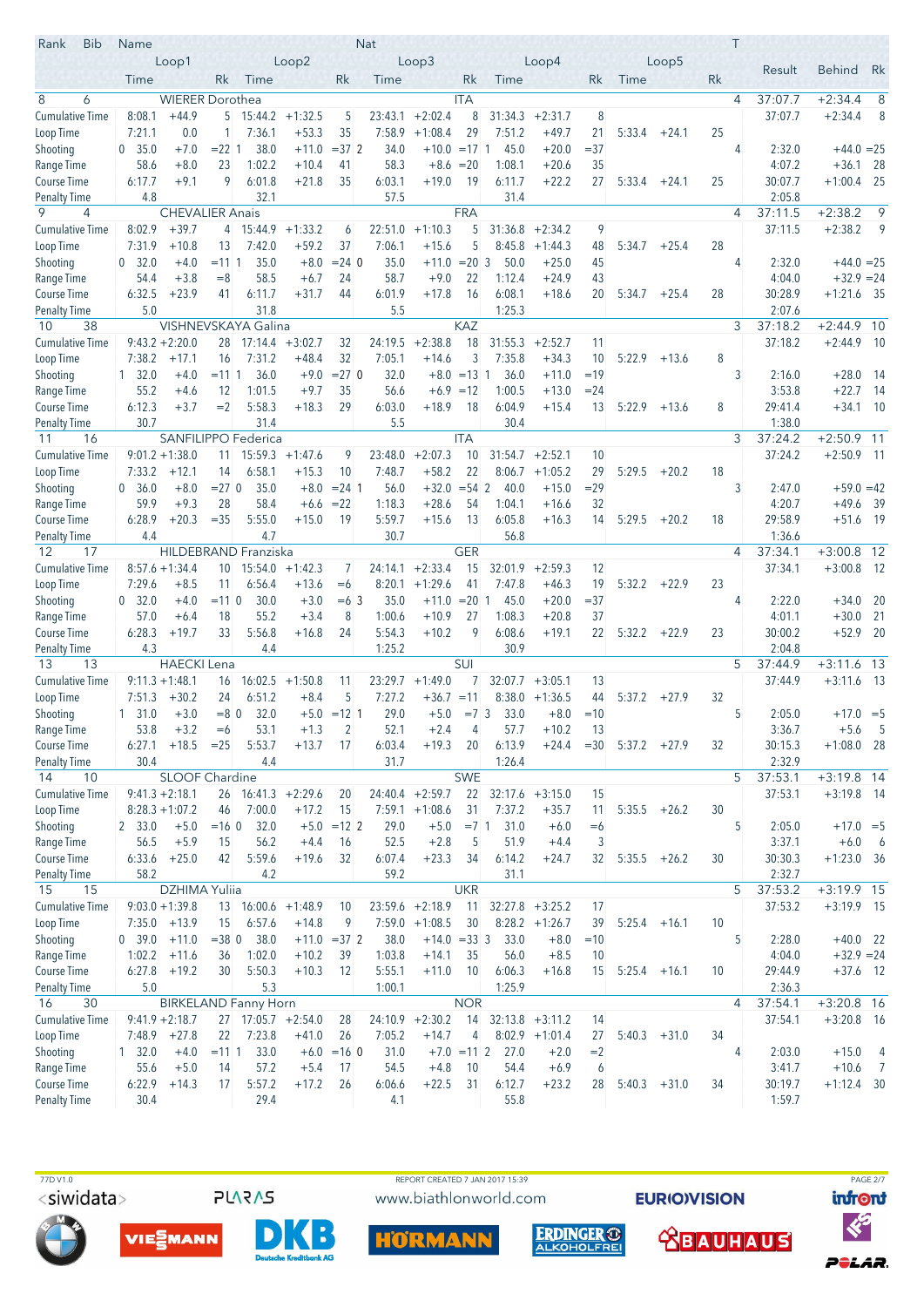| Rank<br><b>Bib</b>        | Name              |                        |                   |                                  |                    |                 | <b>Nat</b>       |                    |                 |                  |                    |          |                  |         | Τ              |                  |                              |                |
|---------------------------|-------------------|------------------------|-------------------|----------------------------------|--------------------|-----------------|------------------|--------------------|-----------------|------------------|--------------------|----------|------------------|---------|----------------|------------------|------------------------------|----------------|
|                           |                   | Loop1                  |                   |                                  | Loop <sub>2</sub>  |                 |                  | Loop <sub>3</sub>  |                 |                  | Loop4              |          |                  | Loop5   |                | Result           | <b>Behind</b>                | Rk             |
|                           | Time              |                        | Rk                | Time                             |                    | Rk              | Time             |                    | Rk              | Time             |                    | Rk       | Time             |         | Rk             |                  |                              |                |
| 35<br>17                  |                   | <b>HORCHLER Nadine</b> |                   |                                  |                    |                 |                  |                    | <b>GER</b>      |                  |                    |          |                  |         | $\overline{4}$ | 38:03.1          | $+3:29.8$ 17                 |                |
| <b>Cumulative Time</b>    |                   | $9:56.4 + 2:33.2$      | 37                |                                  | $17:53.2 + 3:41.5$ | 39              | 25:35.5          | $+3:54.8$          | 34              | 32:47.6          | $+3:45.0$          | 20       |                  |         |                | 38:03.1          | $+3:29.8$                    | - 17           |
| Loop Time                 |                   | $7:59.4$ +38.3         | 33                | 7:56.8                           | $+1:14.0$          | 44              | 7:42.3           | $+51.8$            | 18              | 7:12.1           | $+10.6$            | 3        | 5:15.5           | $+6.2$  | 3              |                  |                              |                |
| Shooting                  | 1 39.0            | $+11.0$                | $= 382$           | 41.0                             | $+14.0$            | $= 48$ 1        | 36.0             | $+12.0$            | $= 25$ 0        | 37.0             | $+12.0$            | $= 23$   |                  |         | 4              | 2:33.0           | $+45.0 = 28$                 |                |
| Range Time                | 1:06.6            | $+16.0$                | 46                | 1:09.8                           | $+18.0$            | 54              | 1:04.4           | $+14.7$            | 39              | 1:00.8           | $+13.3$            | $= 26$   |                  |         |                | 4:21.6           | $+50.5$ 41                   |                |
| Course Time               | 6:21.7            | $+13.1$                | $=14$             | 5:48.9                           | $+8.9$             | 9               | 6:05.2           | $+21.1$            | 30              | 6:06.7           | $+17.2$            | 16       | 5:15.5           | $+6.2$  | 3              | 29:38.0          | $+30.7$                      | $_{8}$         |
| <b>Penalty Time</b>       | 31.1              |                        |                   | 58.1                             |                    |                 | 32.7             |                    |                 | 4.6              |                    |          |                  |         |                | 2:06.5           |                              |                |
| 20<br>18                  |                   | <b>TANG Jialin</b>     |                   |                                  |                    |                 |                  |                    | <b>CHN</b>      |                  |                    |          |                  |         | 3              | 38:03.6          | $+3:30.3$ 18                 |                |
| <b>Cumulative Time</b>    |                   | $9:01.5 + 1:38.3$      |                   | 12 16:21.1                       | $+2:09.4$          | 15              | 24:15.2          | $+2:34.5$          | 17              | 32:22.0          | $+3:19.4$          | 16       |                  |         |                | 38:03.6          | $+3:30.3$ 18                 |                |
| Loop Time                 | 7:29.5            | $+8.4$                 | 10                | 7:19.6                           | $+36.8$            | 22              | 7:54.1           | $+1:03.6$          | 26              | 8:06.8           | $+1:05.3$          | 30       | 5:41.6           | $+32.3$ | 37             |                  |                              |                |
| Shooting                  | 0, 33.0           | $+5.0$                 | $=161$            | 28.0                             | $+1.0$             | $= 2 \, 1$      | 45.0             | $+21.0$            | $=47$           | 11:01.0          | $+36.0$            | 51       |                  |         | 3              | 2:47.0           | $+59.0 = 42$                 |                |
| Range Time                | 57.2              | $+6.6$                 | 19                | 54.6                             | $+2.8$             | $=6$            | 1:11.4           | $+21.7$            | 49              | 1:23.1           | $+35.6$            | 50       |                  |         |                | 4:26.3           | $+55.2$                      | - 43           |
| Course Time               | 6:27.7            | $+19.1$                | 29                | 5:55.9                           | $+15.9$            | 22              | 6:11.9           | $+27.8$            | 42              | 6:13.9           | $+24.4$            | $= 30$   | 5:41.6           | $+32.3$ | 37             | 30:31.0          | $+1:23.7$                    | - 37           |
| <b>Penalty Time</b>       | 4.6               |                        |                   | 29.1                             |                    |                 | 30.8             |                    |                 | 29.8             |                    |          |                  |         |                | 1:34.3           |                              |                |
| 19<br>32                  |                   | <b>GASPARIN Selina</b> |                   |                                  |                    |                 |                  |                    | SUI             |                  |                    |          |                  |         | 5              | 38:06.8          | $+3:33.5$ 19                 |                |
| Cumulative Time           |                   | $9:48.2 + 2:25.0$      |                   | $32 \quad 16:44.7 \quad +2:33.0$ |                    | 22              | 24:50.5          | $+3:09.8$          | 26              | 32:57.5          | $+3:54.9$          | 25       |                  |         |                | 38:06.8          | $+3:33.5$ 19                 |                |
| Loop Time                 | 7:55.2            | $+34.1$                | 27                | 6:56.5                           | $+13.7$            | 8               | 8:05.8           | $+1:15.3$          | 36              | 8:07.0           | $+1:05.5$          | 31       | 5:09.3           | 0.0     | 1              |                  |                              |                |
| Shooting                  | $1 \quad 37.0$    | $+9.0$                 | $= 31$ 0          | 39.0                             | $+12.0$            | $= 412$         | 37.0             | $+13.0$            | $= 29$ 2        | 46.0             | $+21.0$            | 39       |                  |         | 5              | 2:39.0           | $+51.0 = 34$                 |                |
| Range Time                | 1:01.5            | $+10.9$                | $= 33$            | 1:01.9                           | $+10.1$            | $=$ 36          | 59.2             | $+9.5$             | 24              | 1:07.6           | $+20.1$            | 34       |                  |         |                | 4:10.2           | $+39.1$                      | - 31           |
| Course Time               | 6:20.6            | $+12.0$                | 12                | 5:50.4                           | $+10.4$            | 13              | 6:07.0           | $+22.9$            | 33              | 5:59.3           | $+9.8$             | 8        | 5:09.3           | 0.0     | 1              | 29:26.6          | $+19.3$                      | 6              |
| Penalty Time              | 33.1              |                        |                   | 4.2                              |                    |                 | 59.6             |                    |                 | 1:00.1           |                    |          |                  |         |                | 2:37.0           |                              |                |
| 20<br>12                  |                   | <b>FROLINA Anna</b>    |                   |                                  |                    |                 |                  |                    | <b>KOR</b>      |                  |                    |          |                  |         | 4              | 38:08.2          | $+3:34.9$ 20                 |                |
| Cumulative Time           |                   | $9:33.1 + 2:09.9$      |                   | $22$ 17:40.8 +3:29.1             |                    | 36              | 25:27.0          | $+3:46.3 = 32$     |                 | 32:43.6          | $+3:41.0$          | 19       |                  |         |                | 38:08.2          | $+3:34.9$ 20                 |                |
| Loop Time                 | 8:15.1            | $+54.0$                | 41                | 8:07.7                           | $+1:24.9$          | 47              | 7:46.2           | $+55.7$            | 20              | 7:16.6           | $+15.1$            | 4        | 5:24.6           | $+15.3$ | 9              |                  |                              |                |
| Shooting                  | 1, 36.0<br>1:01.5 | $+8.0$<br>$+10.9$      | $= 272$<br>$= 33$ | 39.0<br>1:03.1                   | $+12.0$            | $= 411$         | 42.0<br>1:07.0   | $+18.0$<br>$+17.3$ | $= 41$ 0<br>43  | 36.0<br>58.7     | $+11.0$            | $=19$    |                  |         | 4              | 2:33.0<br>4:10.3 | $+45.0 = 28$<br>$+39.2$ 32   |                |
| Range Time<br>Course Time | 6:40.5            | $+31.9$                | 49                | 6:07.3                           | $+11.3$<br>$+27.3$ | 45<br>42        | 6:08.3           | $+24.2$            | 36              | 6:13.2           | $+11.2$<br>$+23.7$ | 16<br>29 | 5:24.6           | $+15.3$ | 9              | 30:33.9          | $+1:26.6$                    | - 38           |
| <b>Penalty Time</b>       | 33.1              |                        |                   | 57.3                             |                    |                 | 30.9             |                    |                 | 4.7              |                    |          |                  |         |                | 2:06.0           |                              |                |
| 21<br>9                   |                   | <b>AYMONIER Celia</b>  |                   |                                  |                    |                 |                  |                    | <b>FRA</b>      |                  |                    |          |                  |         | $\overline{7}$ | 38:15.3          | $+3:42.0$                    | 21             |
| <b>Cumulative Time</b>    |                   | $9:05.4 +1:42.2$       |                   | $14$ 16:26.7 +2:15.0             |                    | 18              | 24:30.8          | $+2:50.1$          | 21              |                  | $32:54.5 + 3:51.9$ | 21       |                  |         |                | 38:15.3          | $+3:42.0$ 21                 |                |
| Loop Time                 | 8:02.4            | $+41.3$                | 36                | 7:21.3                           | $+38.5$            | 24              | 8:04.1           | $+1:13.6$          | 34              | 8:23.7           | $+1:22.2$          | 35       | 5:20.8           | $+11.5$ | 6              |                  |                              |                |
| Shooting                  | 140.0             | $+12.0$                | $= 44$ 1          | 36.0                             | $+9.0$             | $= 27 \, 2$     | 53.0             | $+29.0$            | 52 <sup>3</sup> | 40.0             | $+15.0$            | $= 29$   |                  |         | 7              | 2:49.0           | $+1:01.0$                    | -44            |
| Range Time                | 1:04.2            | $+13.6$                | 43                | 1:00.4                           | $+8.6$             | $= 27$          | 1:16.2           | $+26.5$            | 52              | 1:03.7           | $+16.2$            | 30       |                  |         |                | 4:24.5           | $+53.4$                      | - 42           |
| Course Time               | 6:27.6            | $+19.0$                | 28                | 5:48.4                           | $+8.4$             | 7               | 5:49.8           | $+5.7$             | 4               | 5:54.6           | $+5.1$             | 4        | 5:20.8           | $+11.5$ | 6              | 29:21.2          | $+13.9$                      | 5              |
| <b>Penalty Time</b>       | 30.6              |                        |                   | 32.5                             |                    |                 | 58.1             |                    |                 | 1:25.4           |                    |          |                  |         |                | 3:26.6           |                              |                |
| 22<br>21                  |                   |                        |                   | <b>CRAWFORD Rosanna</b>          |                    |                 |                  |                    | <b>CAN</b>      |                  |                    |          |                  |         | 4              | 38:21.2          | $+3:47.9$                    | 22             |
| <b>Cumulative Time</b>    |                   | $8:53.8 + 1:30.6$      | 9                 | 16:19.7                          | $+2:08.0$          | 14              | 24:10.6          | $+2:29.9$          | 13              | 32:34.8          | $+3:32.2$          | 18       |                  |         |                | 38:21.2          | $+3:47.9$ 22                 |                |
| Loop Time                 | 7:21.8            | $+0.7$                 | 3                 | 7:25.9                           | $+43.1$            | 27              |                  | $7:50.9$ +1:00.4   | 25              |                  | $8:24.2 +1:22.7$   | 36       | 5:46.4           | $+37.1$ | 39             |                  |                              |                |
| Shooting                  | 0, 35.0           | $+7.0$                 | $= 22 \, 1$       | 29.0                             | $+2.0$             | $=4$ 1          | 29.0             | $+5.0$             | $= 72$          | 33.0             | $+8.0$             | $=10$    |                  |         | 4              | 2:06.0           | $+18.0 = 8$                  |                |
| Range Time                | 50.6              | 0.0                    | $\overline{1}$    | 51.8                             | 0.0                | 1               | 53.3             | $+3.6$             | 7               | 55.4             | $+7.9$             | 8        |                  |         |                | 3:31.1           | 0.0                          | $\overline{1}$ |
| Course Time               | 6:27.1            | $+18.5 = 25$           |                   | 6:02.9                           | $+22.9$            | 38              | 6:26.0           | $+41.9$            | 53              | 6:28.8           | $+39.3$            | 47       | $5:46.4$ $+37.1$ |         | 39             | 31:11.2          | $+2:03.9$ 45                 |                |
| Penalty Time              | 4.1               |                        |                   | 31.2                             |                    |                 | 31.6             |                    |                 | 1:00.0           |                    |          |                  |         |                | 2:06.9           |                              |                |
| 33<br>23                  |                   | <b>GREGORIN Teja</b>   |                   |                                  |                    |                 |                  |                    | <b>SLO</b>      |                  |                    |          |                  |         | 5              | 38:23.4          | $+3:50.1$ 23                 |                |
| <b>Cumulative Time</b>    |                   | $9:17.0 + 1:53.8$      |                   | 18 16:46.7 +2:35.0               |                    | 23              |                  | $25:18.6 + 3:37.9$ | 31              | 33:03.0          | $+4:00.4$          | $=27$    |                  |         |                | 38:23.4          | $+3:50.1$ 23                 |                |
| Loop Time                 | 7:22.0            | $+0.9$                 | 4                 | 7:29.7                           | $+46.9$            | 30              |                  | $8:31.9 +1:41.4$   | 45              | 7:44.4           | $+42.9$            | 15       | $5:20.4$ +11.1   |         | 5              |                  |                              |                |
| Shooting                  | 0, 33.0           | $+5.0$                 | $=161$            | 44.0                             | $+17.0$            | 52 <sup>3</sup> | 28.0             | $+4.0$             | $=3 \; 1$       | 36.0             | $+11.0$            | $=19$    |                  |         | 5              | 2:21.0           | $+33.0$ 19                   |                |
| Range Time                | 59.7              | $+9.1$                 | 27                | 1:08.3                           | $+16.5$            | 52              | 58.3             | $+8.6 = 20$        |                 | 59.8             | $+12.3$            | $=18$    |                  |         |                | 4:06.1           | $+35.0$ 27                   |                |
| Course Time               | 6:17.6            | $+9.0$                 | 8                 | 5:50.7                           | $+10.7$            | 14              | 6:04.4           | $+20.3$            | 28              | 6:11.6           | $+22.1$            | 26       | $5:20.4$ +11.1   |         | 5              | 29:44.7          | $+37.4$ 11                   |                |
| Penalty Time              | 4.7               |                        |                   | 30.7                             |                    |                 | 1:29.2           |                    |                 | 33.0             |                    |          |                  |         |                | 2:37.6           |                              |                |
| 26<br>24                  |                   | <b>GOESSNER Miriam</b> |                   |                                  |                    |                 |                  |                    | <b>GER</b>      |                  |                    |          |                  |         | 6              | 38:25.1          | $+3:51.8$ 24                 |                |
| <b>Cumulative Time</b>    |                   | $9:40.2 + 2:17.0$      |                   | $24$ 17:08.4 +2:56.7             |                    | 29              |                  | $25:38.7 + 3:58.0$ | 35              | 33:10.3          | $+4:07.7$          | 30       |                  |         |                | 38:25.1          | $+3:51.8$ 24                 |                |
| Loop Time                 | 7:51.2            | $+30.1$                | 23                | 7:28.2                           | $+45.4$            | 29              |                  | $8:30.3 +1:39.8$   | 44              | 7:31.6           | $+30.1$            | 7        | 5:14.8           | $+5.5$  | 2              |                  |                              |                |
| Shooting                  | 1, 38.0           | $+10.0$                | $= 34$ 1          | 45.0                             |                    | $+18.0 = 53$ 3  | 40.0             | $+16.0 = 361$      |                 | 34.0             | $+9.0$             | $=14$    |                  |         | 6              | 2:37.0           | $+49.0$ 32                   |                |
| Range Time                | 58.7              | $+8.1$                 | 24                | 1:00.9                           | $+9.1$             | 30              | 1:02.6           | $+12.9$            | 32              | 57.5             | $+10.0$            | $=11$    |                  |         |                | 3:59.7           | $+28.6$ 19                   |                |
| Course Time               | 6:21.7            | $+13.1 = 14$           |                   | 5:56.9                           | $+16.9$            | 25              | 6:03.5           | $+19.4$            | 21              | 6:04.0           | $+14.5$            | 12       | 5:14.8           | $+5.5$  | 2              | 29:40.9          | $+33.6$ 9                    |                |
| Penalty Time              | 30.8              |                        |                   | 30.4                             |                    |                 | 1:24.2           |                    |                 | 30.1             |                    |          |                  |         |                | 2:55.5           |                              |                |
| 25<br>25                  |                   | <b>USANOVA Darya</b>   |                   |                                  |                    |                 |                  |                    | KAZ             |                  |                    |          |                  |         | $\overline{4}$ | 38:26.6          | $+3:53.3$ 25                 |                |
| Cumulative Time           |                   | $9:19.5 + 1:56.3$      |                   | $19$ 16:49.8 +2:38.1             |                    | 25              |                  | $24:59.7 +3:19.0$  | 28              | 32:55.8          | $+3:53.2$          | 23       |                  |         |                | 38:26.6          | $+3:53.3$ 25                 |                |
| Loop Time                 |                   | $7:31.5$ +10.4         | 12                | 7:30.3                           | $+47.5$            | 31              |                  | $8:09.9$ +1:19.4   | 38              | 7:56.1           | $+54.6$            | 25       | $5:30.8$ +21.5   |         | 21             |                  |                              |                |
| Shooting                  | $0\quad 40.0$     | $+12.0$                | $= 44$ 1          | 46.0                             | $+19.0$            | 552             | 42.0             | $+18.0 = 41$ 1     |                 | 51.0             | $+26.0$            | 46       |                  |         | 4              | 2:59.0<br>4:37.6 | $+1:11.0$ 49<br>$+1:06.5$ 49 |                |
| Range Time<br>Course Time | 1:03.3<br>6:24.0  | $+12.7$<br>$+15.4$     | 39<br>18          | 1:11.9<br>5:47.8                 | $+20.1$<br>$+7.8$  | 55<br>6         | 1:07.6<br>6:02.6 | $+17.9$<br>$+18.5$ | 45<br>17        | 1:14.8<br>6:08.4 | $+27.3$<br>$+18.9$ | 47<br>21 | 5:30.8           | $+21.5$ | 21             | 29:53.6          | $+46.3$ 17                   |                |
| <b>Penalty Time</b>       | 4.2               |                        |                   | 30.6                             |                    |                 | 59.7             |                    |                 | 32.9             |                    |          |                  |         |                | 2:07.4           |                              |                |
|                           |                   |                        |                   |                                  |                    |                 |                  |                    |                 |                  |                    |          |                  |         |                |                  |                              |                |









**HÖRMAN** 

**EURIOVISION** ERDINGER O



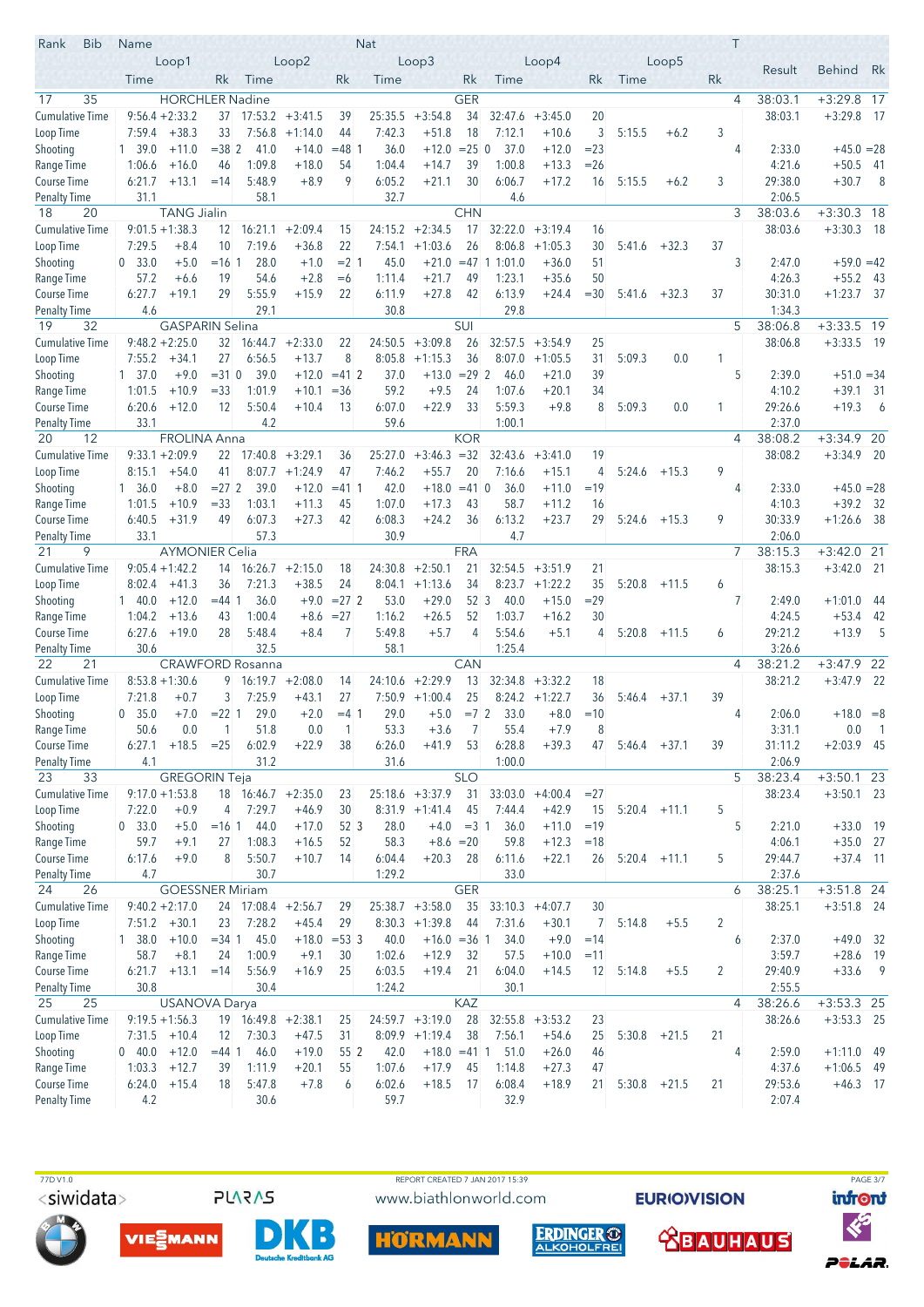| Rank<br><b>Bib</b>           | Name               |                                     |                |                            |                               |                   | <b>Nat</b>     |                          |             |                     |                    |                 |                 |         |       | Τ |                   |                           |                |
|------------------------------|--------------------|-------------------------------------|----------------|----------------------------|-------------------------------|-------------------|----------------|--------------------------|-------------|---------------------|--------------------|-----------------|-----------------|---------|-------|---|-------------------|---------------------------|----------------|
|                              |                    | Loop1                               |                |                            | Loop2                         |                   |                | Loop <sub>3</sub>        |             |                     | Loop4              |                 |                 | Loop5   |       |   | Result            | <b>Behind</b>             | Rk             |
|                              | Time               |                                     | Rk             | Time                       |                               | Rk                | Time           |                          | Rk          | Time                |                    | Rk              | Time            |         | Rk    |   |                   |                           |                |
| 23<br>26                     |                    | GEREKOVA Jana                       |                |                            |                               |                   |                |                          | <b>SVK</b>  |                     |                    |                 |                 |         |       | 5 | 38:27.5           | $+3:54.2$ 26              |                |
| <b>Cumulative Time</b>       |                    | $9:40.8 + 2:17.6$                   | 25             |                            | $16:40.2 + 2:28.5$            | 19                | 25:07.7        | $+3:27.0$                | 30          | 32:55.0             | $+3:52.4$          | 22              |                 |         |       |   | 38:27.5           | $+3:54.2$                 | - 26           |
| Loop Time                    | 7:58.8             | $+37.7$                             | 31             | 6:59.4                     | $+16.6$                       | 14                | 8:27.5         | $+1:37.0$                | 43          | 7:47.3              | $+45.8$            | 17              | 5:32.5          | $+23.2$ | 24    |   |                   |                           |                |
| Shooting                     | 129.0              | $+1.0$                              | $= 2 \ 0$      | 27.0                       | 0.0                           | 13                | 24.0           | 0.0                      |             | 28.0<br>$1 \vert 1$ | $+3.0$             | 4               |                 |         |       | 5 | 1:48.0            | 0.0                       | $\overline{1}$ |
| Range Time                   | 56.9               | $+6.3$                              | $=16$          | 56.0                       | $+4.2$                        | $=14$             | 49.7           | 0.0                      | 1           | 52.2                | $+4.7$             | 4               |                 |         |       |   | 3:34.8            | $+3.7$                    | 3              |
| Course Time                  | 6:31.1             | $+22.5$                             | 40             | 5:59.2                     | $+19.2$                       | 31                | 6:10.2         | $+26.1 = 39$             |             | 6:22.1              | $+32.6$            | 45              | 5:32.5          | $+23.2$ | 24    |   | 30:35.1           | $+1:27.8$                 | - 39           |
| <b>Penalty Time</b>          | 30.8               |                                     |                | 4.2                        |                               |                   | 1:27.6         |                          |             | 33.0                |                    |                 |                 |         |       |   | 2:35.6            |                           |                |
| 27<br>27                     |                    | <b>KAISHEVA Uliana</b>              |                |                            |                               |                   |                |                          | <b>RUS</b>  |                     |                    |                 |                 |         |       | 5 | 38:29.5           | $+3:56.2$ 27              |                |
| <b>Cumulative Time</b>       |                    | $9:47.7 + 2:24.5$                   |                | $31$ 17:38.3 +3:26.6       |                               | 34                | 24:49.0        | $+3:08.3$                | 24          |                     | $33:01.5 + 3:58.9$ | 26              |                 |         |       |   | 38:29.5           | $+3:56.2$ 27              |                |
| Loop Time                    | 7:58.7             | $+37.6$                             | 30             |                            | $7:50.6$ +1:07.8              | 41                | 7:10.7         | $+20.2$                  | 6           |                     | $8:12.5 +1:11.0$   | 32              | 5:28.0          | $+18.7$ | 13    | 5 |                   |                           |                |
| Shooting<br>Range Time       | 1, 35.0<br>1:00.2  | $+7.0$<br>$+9.6$                    | $= 222$<br>29  | 28.0<br>54.3               | $+1.0$<br>$+2.5$              | $=2$ 0<br>4       | 34.0<br>56.6   | $+10.0 = 17$ 2<br>$+6.9$ | $=12$       | 42.0<br>1:05.0      | $+17.0$<br>$+17.5$ | $=33$<br>33     |                 |         |       |   | 2:19.0<br>3:56.1  | $+31.0$<br>$+25.0 = 16$   | - 18           |
| Course Time                  | 6:25.3             | $+16.7$                             | 23             | 5:55.4                     | $+15.4$                       | 21                | 6:08.7         | $+24.6$                  | 38          | 6:07.0              | $+17.5$            | 17              | 5:28.0          | $+18.7$ | 13    |   | 30:04.4           | $+57.1$ 24                |                |
| <b>Penalty Time</b>          | 33.2               |                                     |                | 1:00.9                     |                               |                   | 5.4            |                          |             | 1:00.5              |                    |                 |                 |         |       |   | 2:40.0            |                           |                |
| 28<br>28                     |                    |                                     |                | <b>GLAZYRINA Ekaterina</b> |                               |                   |                |                          | <b>RUS</b>  |                     |                    |                 |                 |         |       | 4 | 38:32.2           | $+3:58.9$ 28              |                |
| <b>Cumulative Time</b>       |                    | $9:16.3 + 1:53.1$                   |                | $17$ 16:15.6 +2:03.9       |                               | 13                | 24:02.7        | $+2:22.0$                | 12          |                     | $32:57.0 + 3:54.4$ | 24              |                 |         |       |   | 38:32.2           | $+3:58.9$ 28              |                |
| Loop Time                    | 7:25.3             | $+4.2$                              | $\overline{7}$ | 6:59.3                     | $+16.5$                       | 13                | 7:47.1         | $+56.6$                  | 21          |                     | $8:54.3 +1:52.8$   | 49              | 5:35.2          | $+25.9$ | 29    |   |                   |                           |                |
| Shooting                     | 0 30.0             | $+2.0$                              | 70             | 31.0                       | $+4.0$                        | $= 8 \; 1$        | 42.0           | $+18.0$                  | $=41$ 3     | 49.0                | $+24.0$            | $=43$           |                 |         |       | 4 | 2:32.0            | $+44.0 = 25$              |                |
| Range Time                   | 55.3               | $+4.7$                              | 13             | 54.4                       | $+2.6$                        | 5                 | 1:06.1         | $+16.4$                  | 42          | 1:12.2              | $+24.7$            | 42              |                 |         |       |   | 4:08.0            | $+36.9$                   | - 29           |
| Course Time                  | 6:24.5             | $+15.9$                             | 20             | 6:00.1                     | $+20.1$                       | 33                | 6:08.1         | $+24.0$                  | 35          | 6:15.1              | $+25.6$            | 35              | 5:35.2          | $+25.9$ | 29    |   | 30:23.0           | $+1:15.7$ 32              |                |
| <b>Penalty Time</b>          | 5.5                |                                     |                | 4.8                        |                               |                   | 32.9           |                          |             | 1:27.0              |                    |                 |                 |         |       |   | 2:10.2            |                           |                |
| 29<br>47                     |                    |                                     |                | PODCHUFAROVA Olga          |                               |                   |                |                          | <b>RUS</b>  |                     |                    |                 |                 |         |       | 3 | 38:35.0           | $+4:01.7$ 29              |                |
| Cumulative Time              | $10:30.0 + 3:06.8$ |                                     |                | 44 17:39.2 +3:27.5         |                               | 35                | 25:41.1        | $+4:00.4$                | 37          | 33:15.3             | $+4:12.7$          | 32              |                 |         |       |   | 38:35.0           | $+4:01.7$ 29              |                |
| Loop Time                    | 8:03.0             | $+41.9$                             | 37             | 7:09.2                     | $+26.4$                       | 18                | 8:01.9         | $+1:11.4$                | 32          | 7:34.2              | $+32.7$            | 8               | 5:19.7          | $+10.4$ | 4     |   |                   |                           |                |
| Shooting                     | 1, 36.0            | $+8.0$                              | $= 270$        | 35.0                       | $+8.0$                        | $= 24 \; 1$       | 56.0           | $+32.0$                  | $= 54 \, 1$ | 34.0                | $+9.0$             | $=14$           |                 |         |       | 3 | 2:41.0            | $+53.0$                   | - 37           |
| Range Time                   | 1:00.3             | $+9.7$                              | $= 30$         | 1:01.1                     | $+9.3$                        | $= 31$            | 1:19.8         | $+30.1$                  | 55          | 58.3                | $+10.8$            | $=14$           |                 |         |       |   | 4:19.5            | $+48.4 = 36$              |                |
| Course Time                  | 6:29.9             | $+21.3$                             | 38             | 6:03.4                     | $+23.4$                       | 39                | 6:08.6         | $+24.5$                  | 37          | 6:02.5              | $+13.0$            | 11              | 5:19.7          | $+10.4$ | 4     |   | 30:04.1           | $+56.8$ 22                |                |
| <b>Penalty Time</b><br>30    | 32.8               |                                     |                | 4.7                        |                               |                   | 33.5           |                          | <b>POL</b>  | 33.4                |                    |                 |                 |         |       | 5 | 1:44.4<br>38:37.4 |                           | 30             |
| 31<br><b>Cumulative Time</b> |                    | HOJNISZ Monika<br>$9:52.3 + 2:29.1$ | 35             |                            |                               |                   | 24:45.2        | $+3:04.5$                | 23          |                     | $33:03.0 + 4:00.4$ | $=27$           |                 |         |       |   | 38:37.4           | $+4:04.1$<br>$+4:04.1$ 30 |                |
| Loop Time                    | 7:59.3             | $+38.2$                             | 32             | 6:58.3                     | $16:50.6 + 2:38.9$<br>$+15.5$ | 26<br>11          | 7:54.6         | $+1:04.1$                | 27          |                     | $8:17.8$ +1:16.3   | 33              | 5:34.4          | $+25.1$ | $=26$ |   |                   |                           |                |
| Shooting                     | 1, 39.0            | $+11.0$                             | $= 380$        | 38.0                       | $+11.0$                       | $=37.2$           | 36.0           | $+12.0$                  | $= 25 \, 2$ | 40.0                | $+15.0$            | $= 29$          |                 |         |       | 5 | 2:33.0            | $+45.0 = 28$              |                |
| Range Time                   | 1:03.6             | $+13.0$                             | 41             | 1:01.3                     | $+9.5$                        | 33                | 58.0           |                          | $+8.3 = 17$ | 1:02.4              | $+14.9$            | 28              |                 |         |       |   | 4:05.3            | $+34.2$ 26                |                |
| Course Time                  | 6:24.7             | $+16.1$                             | 21             | 5:51.9                     | $+11.9$                       | 15                | 5:57.8         | $+13.7$                  | 12          | 6:15.5              | $+26.0$            | 37              | 5:34.4          | $+25.1$ | $=26$ |   | 30:04.3           | $+57.0$ 23                |                |
| <b>Penalty Time</b>          | 31.0               |                                     |                | 5.1                        |                               |                   | 58.8           |                          |             | 59.9                |                    |                 |                 |         |       |   | 2:34.8            |                           |                |
| 31<br>8                      |                    |                                     |                | <b>GWIZDON Magdalena</b>   |                               |                   |                |                          | <b>POL</b>  |                     |                    |                 |                 |         |       | 7 | 38:38.1           | $+4:04.8$                 | 31             |
| <b>Cumulative Time</b>       |                    | $9:31.3 + 2:08.1$                   | 21             | $16:22.4 +2:10.7$          |                               | 16                | 24:27.9        | $+2:47.2$                | 19          | 33:09.5             | $+4:06.9$          | 29              |                 |         |       |   | 38:38.1           | $+4:04.8$                 | - 31           |
| Loop Time                    |                    | $8:35.3 +1:14.2$                    | 49             | 6:51.1                     | $+8.3$                        | 4                 |                | $8:05.5 +1:15.0$         | 35          |                     | $8:41.6$ +1:40.1   | 45              | 5:28.6          | $+19.3$ | $=14$ |   |                   |                           |                |
| Shooting                     | 2 38.0             | $+10.0$                             | $= 34.0$       | 36.0                       |                               | $+9.0 = 27$ 2     | 48.0           | $+24.0$                  | 50 3        | 48.0                | $+23.0$            | 42              |                 |         |       | 7 | 2:50.0            | $+1:02.0$ 45              |                |
| Range Time                   | 1:03.4             | $+12.8$                             | 40             | 1:00.4                     | $+8.6$                        | $=27$             | 1:12.1         | $+22.4$                  | 50          | 1:11.7              | $+24.2$            | 41              |                 |         |       |   | 4:27.6            | $+56.5$ 45                |                |
| Course Time                  | 6:35.1             | $+26.5$                             | 44             | 5:46.2                     | $+6.2$                        | 3                 | 5:53.5         | $+9.4$                   | 8           | 6:02.2              | $+12.7$            | 10 <sup>°</sup> | 5:28.6          | $+19.3$ | $=14$ |   | 29:45.6           | $+38.3$ 13                |                |
| Penalty Time                 | 56.8               |                                     |                | 4.5                        |                               |                   | 59.9           |                          |             | 1:27.7              |                    |                 |                 |         |       |   | 3:28.9            |                           |                |
| 14<br>32                     |                    | <b>AKIMOVA Tatiana</b>              |                |                            |                               |                   |                |                          | <b>RUS</b>  |                     |                    |                 |                 |         |       | 7 | 38:44.5           | $+4:11.2$ 32              |                |
| <b>Cumulative Time</b>       |                    | $9:10.1 + 1:46.9$                   |                | 15 16:10.3 +1:58.6         |                               | 12                |                | $24:49.9 + 3:09.2$       | 25          |                     | $33:14.8 + 4:12.2$ | 31              |                 |         |       |   | 38:44.5           | $+4:11.2$ 32              |                |
| Loop Time                    | 7:48.1             | $+27.0$                             | 19             | 7:00.2                     | $+17.4$                       | 16                |                | $8:39.6 +1:49.1$         | 47          |                     | $8:24.9$ +1:23.4   | 37              | 5:29.7          | $+20.4$ | 19    |   |                   |                           |                |
| Shooting<br>Range Time       | $1 \t38.0$<br>59.3 | $+10.0$<br>$+8.7$                   | $= 34$ 0<br>25 | 37.0<br>1:01.4             | $+10.0$<br>$+9.6$             | $= 31 \, 3$<br>34 | 47.0<br>1:08.3 | $+23.0$<br>$+18.6$       | 49 3<br>46  | 42.0<br>1:00.3      | $+17.0$<br>$+12.8$ | $= 33$<br>$=22$ |                 |         |       | 7 | 2:44.0<br>4:09.3  | $+56.0$ 39<br>$+38.2$ 30  |                |
| Course Time                  | 6:19.0             | $+10.4$                             | 10             | 5:54.3                     | $+14.3$                       | 18                | 6:04.1         | $+20.0$                  | 26          | 5:59.1              | $+9.6$             | 7               | 5:29.7          | $+20.4$ | 19    |   | 29:46.2           | $+38.9$ 14                |                |
| Penalty Time                 | 29.8               |                                     |                | 4.5                        |                               |                   | 1:27.2         |                          |             | 1:25.5              |                    |                 |                 |         |       |   | 3:27.0            |                           |                |
| 43<br>33                     |                    | <b>USLUGINA Irina</b>               |                |                            |                               |                   |                |                          | <b>RUS</b>  |                     |                    |                 |                 |         |       | 4 | 38:55.5           | $+4:22.2$ 33              |                |
| <b>Cumulative Time</b>       | $10:17.8 + 2:54.6$ |                                     |                | 41 17:44.2 +3:32.5         |                               | 37                | 25:27.0        | $+3:46.3 = 32$           |             | 33:19.5             | $+4:16.9$          | 33              |                 |         |       |   | 38:55.5           | $+4:22.2$ 33              |                |
| Loop Time                    | 8:00.8             | $+39.7$                             | 35             | 7:26.4                     | $+43.6$                       | 28                | 7:42.8         | $+52.3$                  | 19          | 7:52.5              | $+51.0$            | 22              | 5:36.0          | $+26.7$ | 31    |   |                   |                           |                |
| Shooting                     | 129.0              | $+1.0$                              | $= 2 \, 1$     | 31.0                       | $+4.0$                        | $= 8 \; 1$        | 39.0           | $+15.0$                  |             | 35 1 39.0           | $+14.0$            | $=27$           |                 |         |       | 4 | 2:18.0            | $+30.0 = 16$              |                |
| Range Time                   | 54.4               | $+3.8$                              | $= 8$          | 55.6                       | $+3.8$                        | 10 <sup>°</sup>   | 1:02.3         | $+12.6$                  | 30          | 1:03.8              | $+16.3$            | 31              |                 |         |       |   | 3:56.1            | $+25.0 = 16$              |                |
| Course Time                  | 6:33.7             | $+25.1$                             | 43             | 5:58.1                     | $+18.1$                       | 28                | 6:04.2         | $+20.1$                  | 27          | 6:14.3              | $+24.8$            | 33              | $5:36.0 + 26.7$ |         | 31    |   | 30:26.3           | $+1:19.0$ 33              |                |
| <b>Penalty Time</b>          | 32.7               |                                     |                | 32.7                       |                               |                   | 36.3           |                          |             | 34.4                |                    |                 |                 |         |       |   | 2:16.1            |                           |                |
| 37<br>34                     |                    |                                     |                | DOMRACHEVA Darya           |                               |                   |                |                          | <b>BLR</b>  |                     |                    |                 |                 |         |       | 6 | 38:58.8           | $+4:25.5$ 34              |                |
| <b>Cumulative Time</b>       | $10:25.2 + 3:02.0$ |                                     |                | 42 18:35.6 $+4:23.9 = 43$  |                               |                   |                | $26:30.6 +4:49.9$        | 41          |                     | $33:32.1 +4:29.5$  | 35              |                 |         |       |   | 38:58.8           | $+4:25.5$ 34              |                |
| Loop Time                    |                    | $8:22.2 + 1:01.1$                   | 42             |                            | $8:10.4$ +1:27.6              | 48                |                | $7:55.0 +1:04.5$         | 28          | 7:01.5              | 0.0                | $\overline{1}$  | 5:26.7          | $+17.4$ | 12    |   |                   |                           |                |
| Shooting                     | 2 46.0             | $+18.0$                             |                | 53 2 51.0                  |                               | $+24.0 = 56$ 2    | 42.0           | $+18.0 = 41$ 0           |             | 34.0                | $+9.0$             | $=14$           |                 |         |       | 6 | 2:53.0            | $+1:05.0$ 46              |                |
| Range Time                   | 1:10.4             | $+19.8$                             | 53             | 1:15.9                     | $+24.1$                       | 57                | 1:05.0         | $+15.3$                  | 40          | 58.3                | $+10.8$            | $=14$           |                 |         |       |   | 4:29.6            | $+58.5$ 46                |                |
| Course Time                  | 6:12.4             | $+3.8$                              | 4              | 5:57.4                     | $+17.4$                       | 27                | 5:52.9         | $+8.8$                   | 6           | 5:58.4              | $+8.9$             | 6               | 5:26.7          | $+17.4$ | 12    |   | 29:27.8           | $+20.5$                   | $\overline{7}$ |
| <b>Penalty Time</b>          | 59.4               |                                     |                | 57.1                       |                               |                   | 57.1           |                          |             | 4.8                 |                    |                 |                 |         |       |   | 2:58.4            |                           |                |







www.biathlonworld.com



**EURIOVISION** 

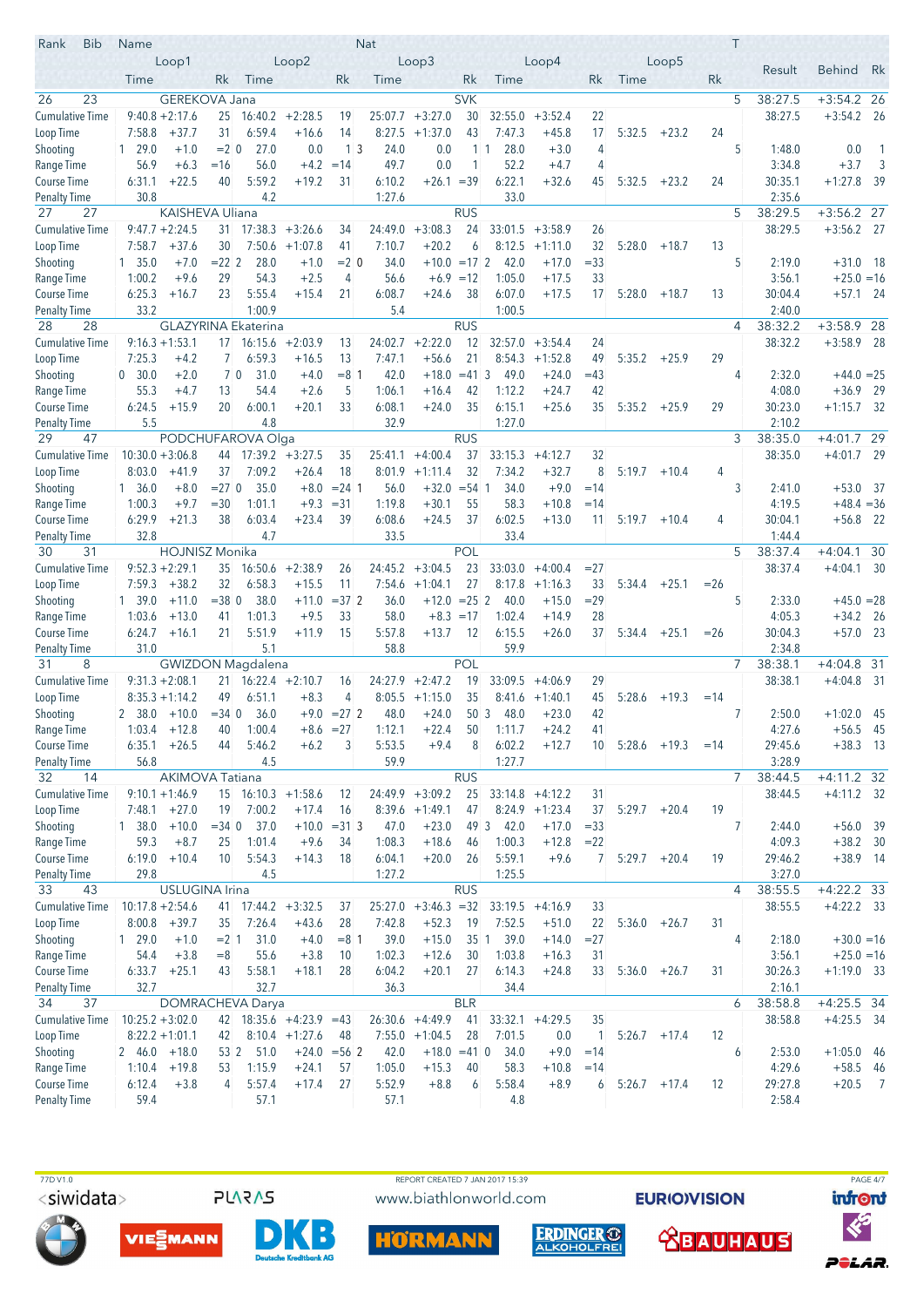| Rank<br><b>Bib</b>                 | Name                       |                                            |                |                                                 |                      |                | Nat               |                      |             |               |                                |          |                 |                |        | Τ |                    |                           |                |
|------------------------------------|----------------------------|--------------------------------------------|----------------|-------------------------------------------------|----------------------|----------------|-------------------|----------------------|-------------|---------------|--------------------------------|----------|-----------------|----------------|--------|---|--------------------|---------------------------|----------------|
|                                    |                            | Loop1                                      |                |                                                 | Loop2                |                |                   | Loop3                |             |               | Loop4                          |          |                 | Loop5          |        |   | Result             | <b>Behind</b>             | Rk             |
|                                    | Time                       |                                            | Rk             | Time                                            |                      | Rk             | Time              |                      | Rk          | Time          |                                | Rk       | Time            |                | Rk     |   |                    |                           |                |
| 35<br>40                           |                            | <b>LAUKKANEN Mari</b>                      |                |                                                 |                      |                |                   |                      | <b>FIN</b>  |               |                                |          |                 |                |        | 6 | 39:07.6            | $+4:34.3$ 35              |                |
| Cumulative Time                    |                            | $9:29.3 + 2:06.1$                          | 20             | 17:01.1                                         | $+2:49.4$            | 27             | 24:28.3           | $+2:47.6$            | 20          | 33:38.4       | $+4:35.8$                      | 37       |                 |                |        |   | 39:07.6            | $+4:34.3$                 | -35            |
| Loop Time                          | 7:21.3                     | $+0.2$                                     | $\overline{2}$ | 7:31.8                                          | $+49.0$              | 33             | 7:27.2            | $+36.7$              | $=11$       | 9:10.1        | $+2:08.6$                      | 51       | 5:29.2          | $+19.9$        | 17     |   |                    |                           |                |
| Shooting                           | 0.44.0                     | $+16.0$                                    | 50 1           | 51.0                                            | $+24.0$              | $= 56.1$       | 35.0              | $+11.0 = 20$ 4       |             | 56.0          | $+31.0$                        | 49       |                 |                |        | 6 | 3:06.0             | $+1:18.0$                 | -50            |
| Range Time                         | 1:07.5                     | $+16.9$                                    | 50             | 1:13.6                                          | $+21.8$              | 56             | 1:03.0            | $+13.3$              | 33          | 1:20.1        | $+32.6$                        | 49       |                 |                |        |   | 4:44.2             | $+1:13.1$                 | 50             |
| Course Time                        | 6:08.6                     | 0.0                                        | 1              | 5:47.6                                          | $+7.6$               | 5              | 5:51.5            | $+7.4$               | 5           | 5:56.6        | $+7.1$                         | 5        | $5:29.2 + 19.9$ |                | 17     |   | 29:13.5            | $+6.2$                    | - 4            |
| <b>Penalty Time</b><br>36          | 5.2                        |                                            |                | 30.6                                            |                      |                | 32.7              |                      | <b>CZE</b>  | 1:53.4        |                                |          |                 |                |        | 7 | 3:01.9             |                           |                |
| 42<br><b>Cumulative Time</b>       | $10:56.9 + 3:33.7$         |                                            |                | <b>PUSKARCIKOVA Eva</b><br>$49$ 18:46.5 +4:34.8 |                      | 46             | 26:16.0           | $+4:35.3$            | 39          | 33:50.6       | $+4:48.0$                      | 40       |                 |                |        |   | 39:12.6<br>39:12.6 | $+4:39.3$ 36<br>$+4:39.3$ | - 36           |
| Loop Time                          |                            | $8:46.9 + 1:25.8$                          | 50             | 7:49.6                                          | $+1:06.8$            | 40             | 7:29.5            | $+39.0$              | 13          | 7:34.6        | $+33.1$                        | 9        | 5:22.0          | $+12.7$        | 7      |   |                    |                           |                |
| Shooting                           | 328.0                      | 0.0                                        | $1\vert 2$     | 29.0                                            | $+2.0$               | $= 4 \; 1$     | 28.0              | $+4.0$               | $=31$       | 25.0          | 0.0                            | 1        |                 |                |        | 7 | 1:50.0             | $+2.0$                    | $\overline{2}$ |
| Range Time                         | 52.0                       | $+1.4$                                     | 4              | 54.6                                            | $+2.8$               | $=6$           | 53.4              | $+3.7$               | 8           | 51.2          | $+3.7$                         | 2        |                 |                |        |   | 3:31.2             | $+0.1$                    | $\overline{2}$ |
| Course Time                        | 6:28.9                     | $+20.3$                                    | $= 35$         | 5:56.2                                          | $+16.2$              | 23             | 6:04.0            | $+19.9$              | 25          | 6:10.7        | $+21.2$                        | 25       | 5:22.0          | $+12.7$        | 7      |   | 30:01.8            | $+54.5$ 21                |                |
| <b>Penalty Time</b>                | 1:26.0                     |                                            |                | 58.8                                            |                      |                | 32.1              |                      |             | 32.7          |                                |          |                 |                |        |   | 3:29.6             |                           |                |
| 37<br>44                           |                            | <b>FENNE Hilde</b>                         |                |                                                 |                      |                |                   |                      | <b>NOR</b>  |               |                                |          |                 |                |        | 6 | 39:13.7            | $+4:40.4$ 37              |                |
| <b>Cumulative Time</b>             |                            | $9:48.7 + 2:25.5$                          |                | $33 \quad 17:27.7 \quad +3:16.0$                |                      | 33             | 25:07.4           | $+3:26.7$            | 29          | 33:45.1       | $+4:42.5$                      | 39       |                 |                |        |   | 39:13.7            | $+4:40.4$                 | - 37           |
| Loop Time                          | 7:25.7                     | $+4.6$                                     | $=8$           | 7:39.0                                          | $+56.2$              | 36             | 7:39.7            | $+49.2$              | 17          | 8:37.7        | $+1:36.2$                      | 43       | 5:28.6          | $+19.3$        | $=14$  |   |                    |                           |                |
| Shooting                           | 0, 33.0                    | $+5.0$                                     | $= 162$        | 30.0                                            | $+3.0$               | $=6.1$         | 41.0              | $+17.0$              | $=39.3$     | 47.0          | $+22.0$                        | $=40$    |                 |                |        | 6 | 2:31.0             | $+43.0 = 23$              |                |
| Range Time                         | 54.8                       | $+4.2$                                     | 10             | 54.0                                            | $+2.2$               | 3              | 1:04.2            | $+14.5 = 36$         |             | 1:10.6        | $+23.1$                        | 40       |                 |                |        |   | 4:03.6             | $+32.5$                   | - 23           |
| Course Time                        | 6:26.6                     | $+18.0$                                    | 24             | 5:49.5                                          | $+9.5$               | 10             | 6:03.7            | $+19.6$              | 22          | 6:01.2        | $+11.7$                        | 9        | 5:28.6          | $+19.3$        | $=14$  |   | 29:49.6            | $+42.3$                   | - 16           |
| Penalty Time                       | 4.3                        |                                            |                | 55.5                                            |                      |                | 31.8              |                      |             | 1:25.9        |                                |          |                 |                |        |   | 2:57.5             |                           |                |
| 38<br>36                           |                            |                                            |                | <b>HOEGBERG Elisabeth</b>                       |                      |                |                   |                      | <b>SWE</b>  |               |                                |          |                 |                |        | 5 | 39:14.0            | $+4:40.7$                 | 38             |
| Cumulative Time<br>Loop Time       | 7:53.4                     | $9:53.4 + 2:30.2$<br>$+32.3$               | 26             | 36 17:13.5<br>7:20.1                            | $+3:01.8$<br>$+37.3$ | 31<br>23       | 24:51.0<br>7:37.5 | $+3:10.3$<br>$+47.0$ | 27<br>16    | 8:35.4        | $33:26.4 +4:23.8$<br>$+1:33.9$ | 34<br>42 | 5:47.6          | $+38.3$        | $=42$  |   | 39:14.0            | $+4:40.7$ 38              |                |
| Shooting                           | 1, 36.0                    | $+8.0$                                     | $= 271$        | 34.0                                            | $+7.0$               | $=18$ 1        | 36.0              | $+12.0$              | $= 25 \, 2$ | 53.0          | $+28.0$                        | 48       |                 |                |        | 5 | 2:39.0             | $+51.0 = 34$              |                |
| Range Time                         | 1:03.0                     | $+12.4$                                    | 38             | 58.1                                            | $+6.3$               | 20             | 1:02.5            | $+12.8$              | 31          | 1:17.9        | $+30.4$                        | 48       |                 |                |        |   | 4:21.5             | $+50.4$                   | - 40           |
| Course Time                        | 6:19.2                     | $+10.6$                                    | 11             | 5:50.2                                          | $+10.2$              | 11             | 6:00.0            | $+15.9$              | 14          | 6:16.1        | $+26.6$                        | $= 38$   | 5:47.6          | $+38.3$        | $=42$  |   | 30:13.1            | $+1:05.8$ 27              |                |
| Penalty Time                       | 31.2                       |                                            |                | 31.8                                            |                      |                | 35.0              |                      |             | 1:01.4        |                                |          |                 |                |        |   | 2:39.4             |                           |                |
| 39<br>19                           |                            | MERKUSHYNA                                 |                | Anastasiya                                      |                      |                |                   |                      | <b>UKR</b>  |               |                                |          |                 |                |        | 6 | 39:16.4            | $+4:43.1$                 | 39             |
| <b>Cumulative Time</b>             |                            | $9:33.3 + 2:10.1$                          | 23             |                                                 | $18:04.8$ +3:53.1    | 40             | 25:53.9           | $+4:13.2$            | 38          | 33:42.0       | $+4:39.4$                      | 38       |                 |                |        |   | 39:16.4            | $+4:43.1$ 39              |                |
| Loop Time                          | 8:03.3                     | $+42.2$                                    | 38             |                                                 | $8:31.5 +1:48.7$     | 54             | 7:49.1            | $+58.6$              | 23          | 7:48.1        | $+46.6$                        | 20       |                 | $5:34.4$ +25.1 | $=26$  |   |                    |                           |                |
| Shooting                           | 1, 35.0                    | $+7.0$                                     | $= 22 \, 3$    | 37.0                                            | $+10.0$              | $= 3111$       | 37.0              | $+13.0$              | $= 291$     | 29.0          | $+4.0$                         | 5        |                 |                |        | 6 | 2:18.0             | $+30.0 = 16$              |                |
| Range Time                         | 54.9                       | $+4.3$                                     | 11             | 1:00.1                                          | $+8.3$               | 26             | 1:00.9            | $+11.2$              | 28          | 54.0          | $+6.5$                         | 5        |                 |                |        |   | 3:49.9             | $+18.8$                   | - 13           |
| Course Time                        | 6:36.4                     | $+27.8$                                    | 46             | 6:04.3                                          | $+24.3$              | 41             | 6:15.4            | $+31.3 = 44$         |             | 6:20.8        | $+31.3$                        | 44       | $5:34.4 +25.1$  |                | $= 26$ |   | 30:51.3            | $+1:44.0$ 41              |                |
| <b>Penalty Time</b><br>40<br>11    | 32.0                       |                                            |                | 1:27.1                                          |                      |                | 32.8              |                      | <b>POL</b>  | 33.3          |                                |          |                 |                |        | 6 | 3:05.2<br>39:21.9  | $+4:48.6$                 | 40             |
| <b>Cumulative Time</b>             |                            | <b>GUZIK Krystyna</b><br>$9:46.0 + 2:22.8$ |                | 29 17:50.3 +3:38.6                              |                      | 38             | 25:40.5           | $+3:59.8$            | 36          | 33:33.7       | $+4:31.1$                      | 36       |                 |                |        |   | 39:21.9            | $+4:48.6$                 | - 40           |
| Loop Time                          |                            | $8:30.0 + 1:08.9$                          | 47             | 8:04.3                                          | $+1:21.5$            | 45             | 7:50.2            | $+59.7$              | 24          | 7:53.2        | $+51.7$                        | 23       | 5:48.2          | $+38.9$        | 44     |   |                    |                           |                |
| Shooting                           | 2 37.0                     | $+9.0$                                     | $= 31 \, 2$    | 39.0                                            | $+12.0$              | $= 411$        | 28.0              | $+4.0$               | $=31$       | 33.0          | $+8.0$                         | $=10$    |                 |                |        | 6 | 2:17.0             | $+29.0$ 15                |                |
| Range Time                         | 1:00.3                     | $+9.7$                                     | $=30$          | 1:03.3                                          | $+11.5$              | $=47$          | 54.3              | $+4.6$               | 9           | 1:00.3        | $+12.8$                        | $= 22$   |                 |                |        |   | 3:58.2             | $+27.1$                   | 18             |
| Course Time                        |                            | $6:30.0 +21.4$                             | 39             | 5:58.9                                          | $+18.9$              | 30             | 6:21.2            | $+37.1$              | 47          | 6:18.1        | $+28.6$                        | 42       | $5:48.2 + 38.9$ |                | 44     |   | 30:56.4            | $+1:49.1$ 43              |                |
| Penalty Time                       | 59.7                       |                                            |                | 1:02.1                                          |                      |                | 34.7              |                      |             | 34.8          |                                |          |                 |                |        |   | 3:11.3             |                           |                |
| 22<br>41                           |                            | <b>KRYUKO Iryna</b>                        |                |                                                 |                      |                |                   |                      | <b>BLR</b>  |               |                                |          |                 |                |        | 8 | 40:06.7            | $+5:33.4$ 41              |                |
| <b>Cumulative Time</b>             | $10:01.2 + 2:38.0$         |                                            |                | $39$ 18:35.6 +4:23.9 =43                        |                      |                | 26:42.1           | $+5:01.4$            | 42          | 34:23.5       | $+5:20.9$                      | 41       |                 |                |        |   | 40:06.7            | $+5:33.4$ 41              |                |
| Loop Time                          |                            | $8:28.2 + 1:07.1$                          | 45             |                                                 | $8:34.4 +1:51.6$     | 55             |                   | $8:06.5 +1:16.0$     | 37          | 7:41.4        | $+39.9$                        | 13       | $5:43.2 +33.9$  |                | 38     |   |                    |                           |                |
| Shooting                           | $2 \quad 42.0 \quad +14.0$ |                                            | $=463$         | 42.0                                            |                      | $+15.0 = 502$  | 38.0              | $+14.0 = 33$ 1       |             | 32.0          | $+7.0$                         | 9        |                 |                |        | 8 | 2:34.0             | $+46.0$ 31                |                |
| Range Time                         |                            | $1:06.5$ +15.9                             | 45             | 1:08.6                                          | $+16.8$              | 53             | 1:02.2            | $+12.5$              | 29          | 55.0          | $+7.5$                         | 7        |                 |                |        |   | 4:12.3             | $+41.2$ 33                |                |
| Course Time                        | 6:25.0                     | $+16.4$                                    | 22             | 6:00.4                                          | $+20.4$              | 34             | 6:04.7            | $+20.6$              | 29          | 6:14.5        | $+25.0$                        | 34       | $5:43.2 +33.9$  |                | 38     |   | 30:27.8            | $+1:20.5$ 34              |                |
| Penalty Time<br>58<br>42           | 56.7                       | <b>HORCHLER Karolin</b>                    |                | 1:25.4                                          |                      |                | 59.6              |                      | <b>GER</b>  | 31.9          |                                |          |                 |                |        | 2 | 3:53.6<br>40:41.8  | $+6:08.5$ 42              |                |
| <b>Cumulative Time</b>             |                            | $10:52.7 + 3:29.5$                         |                | 47 19:03.7 +4:52.0                              |                      | 50             |                   | $27:06.5$ +5:25.8    | 45          | 34:48.5       | $+5:45.9$                      | 42       |                 |                |        |   | 40:41.8            | $+6:08.5$ 42              |                |
| Loop Time                          | 8:00.7                     | $+39.6$                                    | 34             | 8:11.0                                          | $+1:28.2$            | 49             |                   | $8:02.8$ +1:12.3     | 33          | 7:42.0        | $+40.5$                        | 14       | 5:53.3          | $+44.0$        | 46     |   |                    |                           |                |
| Shooting                           | 0 35.0                     | $+7.0$                                     |                | $= 22 \ 1 \ 37.0$                               |                      | $+10.0 = 31$ 1 | 41.0              | $+17.0 = 39$ 0       |             | 49.0          | $+24.0$                        | $=43$    |                 |                |        | 2 | 2:42.0             | $+54.0$ 38                |                |
| Range Time                         | 57.8                       | $+7.2$                                     | 20             | 1:03.2                                          | $+11.4$              | 46             | 1:04.3            | $+14.6$              | 38          | 1:14.2        | $+26.7$                        | 46       |                 |                |        |   | 4:19.5             | $+48.4 = 36$              |                |
| Course Time                        | 6:58.4                     | $+49.8$                                    | 56             | 6:33.9                                          | $+53.9$              | 55             | 6:24.6            | $+40.5$              | 51          | 6:23.2        | $+33.7$                        | 46       | 5:53.3          | $+44.0$        | 46     |   | 32:13.4            | $+3:06.1$ 50              |                |
| <b>Penalty Time</b>                | 4.5                        |                                            |                | 33.9                                            |                      |                | 33.9              |                      |             | 4.6           |                                |          |                 |                |        |   | 1:16.9             |                           |                |
| 48<br>43                           |                            | TACHIZAKI Fuyuko                           |                |                                                 |                      |                |                   |                      | <b>JPN</b>  |               |                                |          |                 |                |        | 4 | 40:45.7            | $+6:12.4$ 43              |                |
| <b>Cumulative Time</b>             | $11:35.2 +4:12.0$          |                                            |                | $53$ 18:57.5 +4:45.8                            |                      | 48             |                   | $27:10.6$ +5:29.9    | 46          | 34:58.1       | $+5:55.5$                      | 43       |                 |                |        |   | 40:45.7            | $+6:12.4$ 43              |                |
| Loop Time                          |                            | $9:06.2 + 1:45.1$                          | 54             | 7:22.3                                          | $+39.5$              | 25             |                   | $8:13.1 + 1:22.6$    | 39          | 7:47.5        | $+46.0$                        | 18       |                 | $5:47.6$ +38.3 | $=42$  |   |                    |                           |                |
| Shooting                           | $3\quad 39.0 \quad +11.0$  |                                            | $= 38$ 0       | 41.0                                            |                      | $+14.0 = 481$  | 1:02.0            | $+38.0$              |             | 57 0 1:02.0   | $+37.0$                        | 52       |                 |                |        | 4 | 3:24.0             | $+1:36.0$ 52              |                |
| Range Time                         | 1:08.6                     | $+18.0$                                    | 51             | 1:05.3                                          | $+13.5$              | 49             | 1:27.2            | $+37.5$              | 57          | 1:26.6        | $+39.1$                        | 52       |                 |                |        |   | 5:07.7             | $+1:36.6$ 52              |                |
| Course Time<br><b>Penalty Time</b> | 6:28.7                     | $+20.1$                                    | 34             | 6:12.4<br>4.6                                   | $+32.4$              | 45             | 6:13.3            | $+29.2$              | 43          | 6:16.1<br>4.8 | $+26.6$                        | $= 38$   |                 | $5:47.6$ +38.3 | $=42$  |   | 30:58.1<br>2:10.9  | $+1:50.8$ 44              |                |
|                                    | 1:28.9                     |                                            |                |                                                 |                      |                | 32.6              |                      |             |               |                                |          |                 |                |        |   |                    |                           |                |







REPORT CREATED 7 JAN 2017 15:39

www.biathlonworld.com





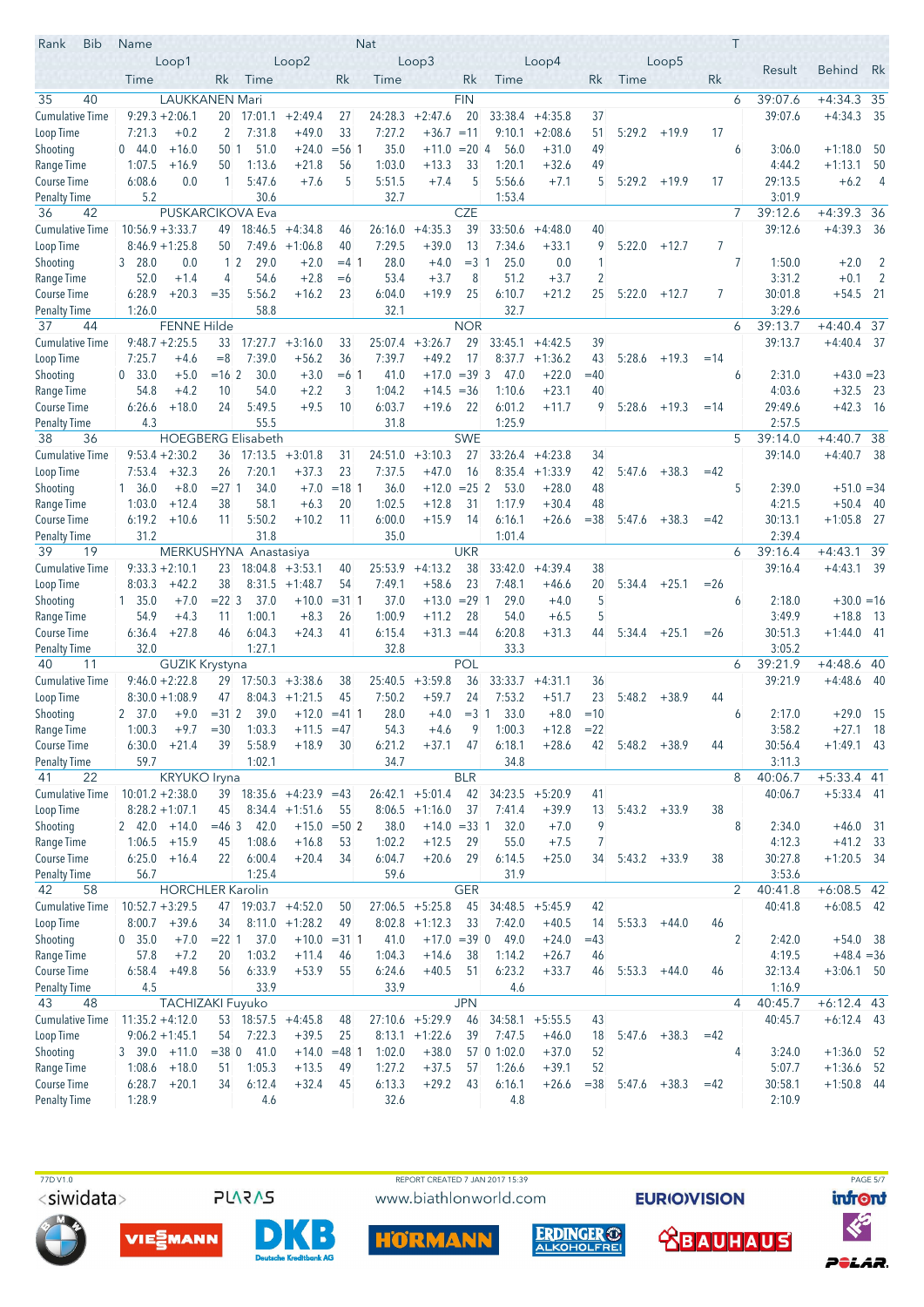| Rank<br><b>Bib</b>                  | Name               |                                           |             |                             |                         |                | Nat            |                        |                  |                  |                    |          |                 |         |    | T              |                    |                              |                |
|-------------------------------------|--------------------|-------------------------------------------|-------------|-----------------------------|-------------------------|----------------|----------------|------------------------|------------------|------------------|--------------------|----------|-----------------|---------|----|----------------|--------------------|------------------------------|----------------|
|                                     |                    | Loop1                                     |             |                             | Loop2                   |                |                | Loop3                  |                  |                  | Loop4              |          |                 | Loop5   |    |                | Result             | <b>Behind</b>                | Rk             |
|                                     | Time               |                                           | Rk          | Time                        |                         | Rk             | Time           |                        | Rk               | Time             |                    | Rk       | Time            |         | Rk |                |                    |                              |                |
| 50<br>44                            |                    | <b>DUNKLEE Susan</b>                      |             |                             |                         |                |                |                        | <b>USA</b>       |                  |                    |          |                 |         |    | 9              | 40:53.7            | $+6:20.4$ 44                 |                |
| <b>Cumulative Time</b>              | $10:14.3 + 2:51.1$ |                                           | 40          |                             | $18:37.0 +4:25.3$       | 45             | 27:38.8        | $+5:58.1$              | 49               | 35:02.8          | $+6:00.2$          | 44       |                 |         |    |                | 40:53.7            | $+6:20.4$                    | -44            |
| Loop Time                           | 7:38.3             | $+17.2$                                   | $=17$       | 8:22.7                      | $+1:39.9$               | 51             | 9:01.8         | $+2:11.3$              | 51               | 7:24.0           | $+22.5$            | 6        | 5:50.9          | $+41.6$ | 45 |                |                    |                              |                |
| Shooting                            | 129.0              | $+1.0$                                    | $= 2 \, 3$  | 31.0                        | $+4.0$                  | $= 84$         | 35.0           | $+11.0 = 20$ 1         |                  | 27.0             | $+2.0$             | $=2$     |                 |         |    | 9              | 2:02.0             | $+14.0$                      | 3              |
| Range Time                          | 51.7               | $+1.1$                                    | 3           | 56.0                        | $+4.2$                  | $=14$          | 1:00.2         | $+10.5$                | 25               | 47.5             | 0.0                | 1        |                 |         |    |                | 3:35.4             | $+4.3$                       | $\overline{4}$ |
| Course Time                         | 6:14.0             | $+5.4$                                    | $=$ 5       | 6:02.2                      | $+22.2$                 | 36             | 6:03.8         | $+19.7 = 23$           |                  | 6:07.4           | $+17.9$            | 18       | 5:50.9          | +41.6   | 45 |                | 30:18.3            | $+1:11.0$ 29                 |                |
| <b>Penalty Time</b>                 | 32.6               |                                           |             | 1:24.5                      |                         |                | 1:57.8         |                        |                  | 29.1             |                    |          |                 |         |    |                | 4:24.0             |                              |                |
| 45<br>29                            |                    | <b>BRORSSON Mona</b><br>$9:58.5 + 2:35.3$ |             | 38 17:09.1                  | $+2:57.4$               | 30             | 26:23.7        | $+4:43.0$              | <b>SWE</b><br>40 | 35:06.8          | $+6:04.2$          | 45       |                 |         |    | 7              | 40:54.3<br>40:54.3 | +6:21.0 45<br>$+6:21.0$ 45   |                |
| <b>Cumulative Time</b><br>Loop Time | 8:07.5             | $+46.4$                                   | 40          | 7:10.6                      | $+27.8$                 | 19             | 9:14.6         | $+2:24.1$              | 52               | 8:43.1           | $+1:41.6$          | 46       | 5:47.5          | $+38.2$ | 41 |                |                    |                              |                |
| Shooting                            | 143.0              | $+15.0$                                   | $= 48$ 0    | 36.0                        | $+9.0$                  | $= 274$        | 43.0           | $+19.0$                | 46 2             | 44.0             | $+19.0$            | 36       |                 |         |    | 7              | 2:46.0             | $+58.0 = 40$                 |                |
| Range Time                          | 1:11.6             | $+21.0$                                   | 54          | 1:02.3                      | $+10.5$                 | 42             | 1:09.0         | $+19.3$                | 47               | 1:08.8           | $+21.3$            | 39       |                 |         |    |                | 4:31.7             | $+1:00.6$                    | - 48           |
| Course Time                         | 6:24.1             | $+15.5$                                   | 19          | 6:03.7                      | $+23.7$                 | 40             | 6:03.8         | $+19.7 = 23$           |                  | 6:33.6           | $+44.1$            | 50       | 5:47.5          | $+38.2$ | 41 |                | 30:52.7            | $+1:45.4$                    | - 42           |
| <b>Penalty Time</b>                 | 31.8               |                                           |             | 4.6                         |                         |                | 2:01.8         |                        |                  | 1:00.7           |                    |          |                 |         |    |                | 3:38.9             |                              |                |
| 46<br>41                            |                    |                                           |             | <b>RUNGGALDIER Alexia</b>   |                         |                |                |                        | <b>ITA</b>       |                  |                    |          |                 |         |    | 8              | 41:37.2            | +7:03.9 46                   |                |
| <b>Cumulative Time</b>              | $10:37.4 + 3:14.2$ |                                           |             | $45$ 18:52.8 +4:41.1        |                         | 47             | 27:13.6        | $+5:32.9$              | 47               | 35:42.4          | $+6:39.8$          | 47       |                 |         |    |                | 41:37.2            | $+7:03.9$ 46                 |                |
| Loop Time                           |                    | $8:27.4 + 1:06.3$                         | 43          |                             | $8:15.4$ +1:32.6        | 50             | 8:20.8         | $+1:30.3$              | 42               |                  | $8:28.8$ +1:27.3   | 40       | 5:54.8          | $+45.5$ | 48 |                |                    |                              |                |
| Shooting                            | 2 34.0             | $+6.0$                                    | $= 202$     | 32.0                        | $+5.0$                  | $=12$ 2        | 28.0           | $+4.0$                 | $=32$            | 31.0             | $+6.0$             | $=6$     |                 |         |    | 8              | 2:05.0             | $+17.0 = 5$                  |                |
| Range Time                          | 58.1               | $+7.5$                                    | 21          | 58.4                        | $+6.6 = 22$             |                | 56.6           | $+6.9$                 | $=12$            | 55.7             | $+8.2$             | 9        |                 |         |    |                | 3:48.8             | $+17.7$                      | - 10           |
| Course Time                         | 6:29.4             | $+20.8$                                   | 37          | 6:16.2                      | $+36.2$                 | 48             | 6:21.6         | $+37.5$                | 48               | 6:32.0           | $+42.5$            | 49       | 5:54.8          | $+45.5$ | 48 |                | 31:34.0            | $+2:26.7$                    | -48            |
| <b>Penalty Time</b><br>47           | 59.9               |                                           |             | 1:00.8                      |                         |                | 1:02.6         |                        | <b>UKR</b>       | 1:01.1           |                    |          |                 |         |    | $\overline{4}$ | 4:04.4             |                              |                |
| 55                                  | $10:42.9 + 3:19.7$ | ZHURAVOK Yuliya                           |             | $46$ 18:15.7 $+4:04.0$      |                         | 41             | 26:52.9        | $+5:12.2$              | 43               |                  | $35:38.2 + 6:35.6$ |          |                 |         |    |                | 41:37.9<br>41:37.9 | $+7:04.6$ 47<br>$+7:04.6$ 47 |                |
| Cumulative Time<br>Loop Time        | 7:55.9             | $+34.8$                                   | 28          | 7:32.8                      | $+50.0$                 | 34             | 8:37.2         | $+1:46.7$              | 46               | 8:45.3           | $+1:43.8$          | 46<br>47 | 5:59.7          | $+50.4$ | 51 |                |                    |                              |                |
| Shooting                            | 0, 39.0            | $+11.0$                                   | $= 380$     | 37.0                        | $+10.0$                 | $= 312$        | 42.0           | $+18.0$                | $= 412$          | 40.0             | $+15.0$            | $= 29$   |                 |         |    | 4              | 2:38.0             | $+50.0$                      | 33             |
| Range Time                          | 59.5               | $+8.9$                                    | 26          | 1:01.9                      | $+10.1$                 | $=$ 36         | 1:07.4         | $+17.7$                | 44               | 1:08.2           | $+20.7$            | 36       |                 |         |    |                | 4:17.0             | $+45.9$                      | 35             |
| Course Time                         | 6:51.8             | $+43.2$                                   | 55          | 6:26.2                      | $+46.2$                 | 52             | 6:26.2         | $+42.1$                | 54               | 6:35.7           | $+46.2$            | 51       | 5:59.7          | $+50.4$ | 51 |                | 32:19.6            | $+3:12.3$                    | - 51           |
| Penalty Time                        | 4.6                |                                           |             | 4.7                         |                         |                | 1:03.6         |                        |                  | 1:01.4           |                    |          |                 |         |    |                | 2:14.3             |                              |                |
| 48<br>49                            |                    |                                           |             | TANDREVOLD Ingrid Landmark  |                         |                |                |                        | <b>NOR</b>       |                  |                    |          |                 |         |    | 3              | 41:38.8            | $+7:05.5$ 48                 |                |
| <b>Cumulative Time</b>              | $10:27.5 + 3:04.3$ |                                           |             | $43$ 18:34.4 +4:22.7        |                         | 42             |                | $27:19.2 +5:38.5$      | 48               |                  | $35:44.6 + 6:42.0$ | 48       |                 |         |    |                | 41:38.8            | $+7:05.5$ 48                 |                |
| Loop Time                           | 7:57.5             | $+36.4$                                   | 29          |                             | $8:06.9$ +1:24.1        | 46             | 8:44.8         | $+1:54.3$              | 48               |                  | $8:25.4$ +1:23.9   | 38       | 5:54.2          | $+44.9$ | 47 |                |                    |                              |                |
| Shooting                            | 045.0              | $+17.0$                                   | $= 51$ 0    | 37.0                        | $+10.0$                 | $= 31 \, 2$    | 37.0           | $+13.0$                | $= 29 \, 1$      | 47.0             | $+22.0$            | $=40$    |                 |         |    | 3              | 2:46.0             | $+58.0 = 40$                 |                |
| Range Time                          | 1:07.2             | $+16.6$                                   | 49          | 1:03.3                      | $+11.5$                 | $=47$          | 1:04.2         | $+14.5 = 36$           |                  | 1:12.5           | $+25.0$            | 44       |                 |         |    |                | 4:27.2             | $+56.1$ 44                   |                |
| Course Time                         | 6:45.5             | $+36.9$                                   | 52          | 6:58.6                      | $+1:18.6$               | 57             | 6:35.8         | $+51.7$                | 56               | 6:39.0           | $+49.5$            | 52       | 5:54.2          | $+44.9$ | 47 |                | 32:53.1            | $+3:45.8$ 52                 |                |
| <b>Penalty Time</b><br>49<br>52     | 4.8                | <b>EGAN Clare</b>                         |             | 5.0                         |                         |                | 1:04.8         |                        | <b>USA</b>       | 33.9             |                    |          |                 |         |    | 7              | 1:48.5<br>41:58.9  | $+7:25.6$                    | 49             |
| <b>Cumulative Time</b>              | $12:15.9 + 4:52.7$ |                                           |             | $56$ 19:31.2 +5:19.5        |                         | 52             | 27:02.8        | $+5:22.1$              | 44               | 36:11.9          | $+7:09.3$          | 50       |                 |         |    |                | 41:58.9            | $+7:25.6$ 49                 |                |
| Loop Time                           |                    | $9:34.9 + 2:13.8$                         | 56          | 7:15.3                      | $+32.5$                 | 20             | 7:31.6         | $+41.1$                | 14               | 9:09.1           | $+2:07.6$          | 50       | 5:47.0          | $+37.7$ | 40 |                |                    |                              |                |
| Shooting                            | 4 50.0             | $+22.0$                                   | 56 0        | 38.0                        |                         | $+11.0 = 37$ 0 | 55.0           | $+31.0$                | 53 3             | 58.0             | $+33.0$            | 50       |                 |         |    | 7              | 3:21.0             | $+1:33.0$ 51                 |                |
| Range Time                          |                    | $1:15.6 + 25.0$                           | 56          | 1:00.4                      | $+8.6$                  | $=27$          | 1:16.8         | $+27.1$                | 53               | 1:23.7           | $+36.2$            | 51       |                 |         |    |                | 4:56.5             | $+1:25.4$ 51                 |                |
| Course Time                         |                    | $6:22.0$ +13.4                            | 16          | 6:10.7                      | $+30.7$                 | 43             | 6:10.7         | $+26.6$                | - 41             | 6:17.3           | $+27.8$            | 41       | $5:47.0 +37.7$  |         | 40 |                | 30:47.7            | $+1:40.4$ 40                 |                |
| Penalty Time                        | 1:57.3             |                                           |             | 4.2                         |                         |                | 4.1            |                        |                  | 1:28.1           |                    |          |                 |         |    |                | 3:33.7             |                              |                |
| 53<br>50                            |                    |                                           |             | <b>INNERHOFER Katharina</b> |                         |                |                |                        | <b>AUT</b>       |                  |                    |          |                 |         |    | $\overline{7}$ | 42:00.6            | $+7:27.3$ 50                 |                |
| <b>Cumulative Time</b>              | $11:12.0 + 3:48.8$ |                                           |             | 50 19:02.8 +4:51.1          |                         | 49             |                | $27:57.2 + 6:16.5$     | 51               | 36:03.1          | $+7:00.5$          | 49       |                 |         |    |                | 42:00.6            | $+7:27.3$ 50                 |                |
| Loop Time                           |                    | $8:31.0 + 1:09.9$                         | 48          |                             | $7:50.8$ +1:08.0        | 42             |                | $8:54.4 +2:03.9$       | 50               | 8:05.9           | $+1:04.4$          | 28       | 5:57.5          | $+48.2$ | 50 |                |                    |                              |                |
| Shooting                            | 2 31.0             | $+3.0$                                    | $= 8 \; 1$  | 34.0                        |                         | $+7.0 = 18$ 3  | 33.0           |                        | $+9.0 = 15$   1  | 36.0             | $+11.0$            | $=19$    |                 |         |    | 7              | 2:14.0             | $+26.0 = 11$                 |                |
| Range Time<br>Course Time           | 56.9<br>6:35.7     | $+6.3$<br>$+27.1$                         | $=16$<br>45 | 57.6<br>6:20.3              | $+5.8$<br>$+40.3$       | 18<br>51       | 58.2<br>6:24.9 | $+8.5$<br>$+40.8$      | 19<br>52         | 1:03.0<br>6:30.0 | $+15.5$<br>$+40.5$ | 29<br>48 | $5:57.5 +48.2$  |         | 50 |                | 3:55.7<br>31:48.4  | $+24.6$ 15<br>$+2:41.1$ 49   |                |
| Penalty Time                        | 58.4               |                                           |             | 32.9                        |                         |                | 1:31.3         |                        |                  | 32.9             |                    |          |                 |         |    |                | 3:35.5             |                              |                |
| 60<br>51                            |                    | <b>ERZEN Anja</b>                         |             |                             |                         |                |                |                        | <b>SLO</b>       |                  |                    |          |                 |         |    | 8              | 42:40.7            | $+8:07.4$ 51                 |                |
| <b>Cumulative Time</b>              | $11:46.8 + 4:23.6$ |                                           |             | $54$ 19:33.0 +5:21.3        |                         | 53             |                | $28:25.0 + 6:44.3$     | 52               |                  | $36:44.8$ +7:42.2  | 51       |                 |         |    |                | 42:40.7            | $+8:07.4$ 51                 |                |
| Loop Time                           |                    | $8:53.8 + 1:32.7$                         | 52          |                             | $7:46.2 +1:03.4$        | 38             |                | $8:52.0 +2:01.5$       | 49               |                  | $8:19.8 +1:18.3$   | 34       | 5:55.9          | $+46.6$ | 49 |                |                    |                              |                |
| Shooting                            | $2, 45.0 +17.0$    |                                           | $= 511$     | 40.0                        |                         | $+13.0 = 46$ 3 | 50.0           | $+26.0$                | 51 <sup>2</sup>  | 39.0             | $+14.0$            | $=27$    |                 |         |    | 8              | 2:54.0             | $+1:06.0$ 47                 |                |
| Range Time                          | 1:06.8             | $+16.2$                                   | 47          | 1:01.1                      | $+9.3 = 31$             |                | 1:13.4         | $+23.7$                | 51               | 59.3             | $+11.8$            | 17       |                 |         |    |                | 4:20.6             | $+49.5$ 38                   |                |
| Course Time                         | 6:46.3             | $+37.7$                                   | 53          | 6:12.8                      | $+32.8$                 | 46             | 6:10.2         | $+26.1 = 39$           |                  | 6:20.3           | $+30.8$            | 43       | 5:55.9          | $+46.6$ | 49 |                | 31:25.5            | $+2:18.2$ 47                 |                |
| <b>Penalty Time</b>                 | 1:00.7             |                                           |             | 32.3                        |                         |                | 1:28.4         |                        |                  | 1:00.2           |                    |          |                 |         |    |                | 4:01.6             |                              |                |
| 45<br>52                            |                    |                                           |             | <b>KOCERGINA Natalija</b>   |                         |                |                |                        | LTU              |                  |                    |          |                 |         |    | 10             | 42:55.5            | $+8:22.2$ 52                 |                |
| <b>Cumulative Time</b>              | $11:34.8 + 4:11.6$ |                                           |             | $52$ 19:27.1 $+5:15.4$      |                         | 51             |                | $27:41.7 + 6:01.0$     | 50               |                  | $36:55.5 + 7:52.9$ | 52       |                 |         |    |                | 42:55.5            | $+8:22.2$ 52                 |                |
| Loop Time                           |                    | $9:08.8 + 1:47.7$                         | 55          |                             | $7:52.3 +1:09.5$        | 43             |                | $8:14.6 + 1:24.1$      | 40               |                  | $9:13.8 + 2:12.3$  | 52       | $6:00.0$ +50.7  |         | 52 |                |                    |                              |                |
| Shooting                            | 3 34.0             | $+6.0$                                    | $= 20 \; 1$ | 40.0                        |                         | $+13.0 = 46$ 2 | 37.0           | $+13.0 = 29$ 4         |                  | 35.0             | $+10.0$            | 18       |                 |         |    | 10             | 2:26.0<br>4:01.6   | $+38.0$ 21                   |                |
| Range Time<br>Course Time           | 1:02.1<br>6:36.5   | $+11.5$<br>$+27.9$                        | 35<br>47    | 1:01.9<br>6:17.2            | $+10.1 = 36$<br>$+37.2$ | 49             | 57.6<br>6:15.4 | $+7.9$<br>$+31.3 = 44$ | - 16             | 1:00.0<br>6:15.4 | $+12.5$<br>$+25.9$ | 20<br>36 | $6:00.0 + 50.7$ |         | 52 |                | 31:24.5            | $+30.5$ 22<br>$+2:17.2$ 46   |                |
| <b>Penalty Time</b>                 | 1:30.2             |                                           |             | 33.2                        |                         |                | 1:01.6         |                        |                  | 1:58.4           |                    |          |                 |         |    |                | 5:03.4             |                              |                |
|                                     |                    |                                           |             |                             |                         |                |                |                        |                  |                  |                    |          |                 |         |    |                |                    |                              |                |





www.biathlonworld.com

**HÖRMAN** 

ERDINGER O

**EURIOVISION <u> CBAUHAUS</u>**